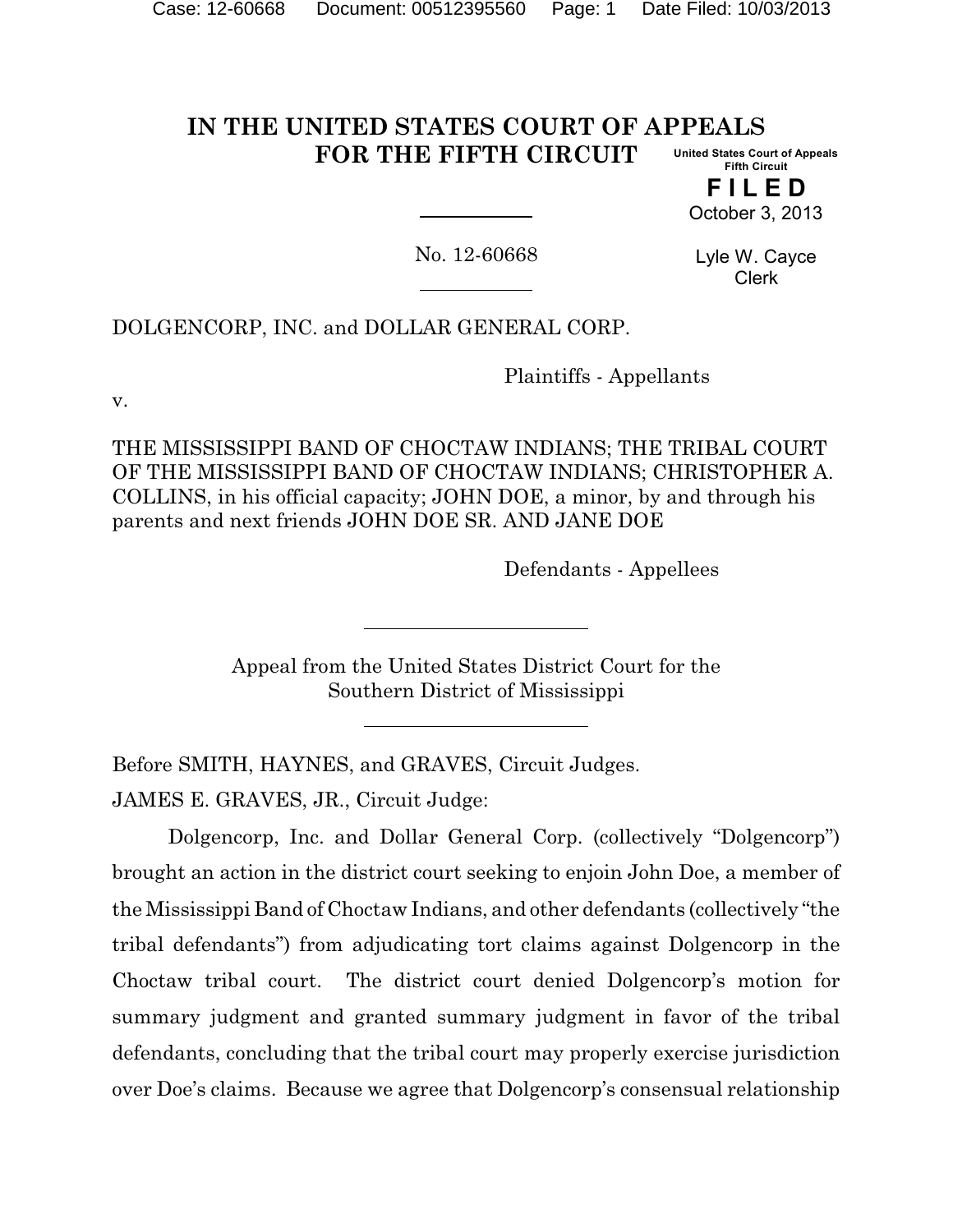with Doe gives rise to tribal court jurisdiction over Doe's claims under *Montana v. United States*, 450 U.S. 544, 564-66 (1981), we AFFIRM the district court's judgment.

# **BACKGROUND**

Dolgencorp operates a Dollar General store on the Choctaw reservation in Mississippi. The store sits on land held by the United States in trust for the Mississippi Band of Choctaw Indians, and operates pursuant to a lease agreement with the tribe and a business license issued by the tribe. At all relevant times, Dale Townsend was the store's manager. The tribe operates a job training program known as the Youth Opportunity Program ("YOP"), which attempts to place young tribe members in short-term, unpaid positionswith local businesses for educational purposes. In the spring of 2003, Townsend, in his capacity as manager of the store, agreed to participate in the YOP. Pursuant to this program, John Doe, a thirteen-year-old tribe member, was assigned to the Dollar General store. Doe alleges that Townsend sexually molested him while he was working at the Dollar General store.

In January 2005, Doe sued Dolgencorp and Townsend in tribal court. Doe alleges that Dolgencorp is vicariously liable for Townsend's actions, and that Dolgencorp negligently hired, trained, or supervised Townsend. Doe further alleges that the assault has caused him severe mental trauma, and seeks "actual and punitive damages in a sum not less than 2.5 million dollars."

Dolgencorp and Townsend filed motions in the tribal court seeking to dismiss Doe's claims based on lack of subject-matter jurisdiction. The tribal court denied both motions. Both parties petitioned the Choctaw Supreme Court for interlocutory review of the lower court's order denying the motions to dismiss. Under an analysis based on *Montana v. United States*, 450 U.S. 544 (1981), the Choctaw Supreme Court held that subject-matter jurisdiction existed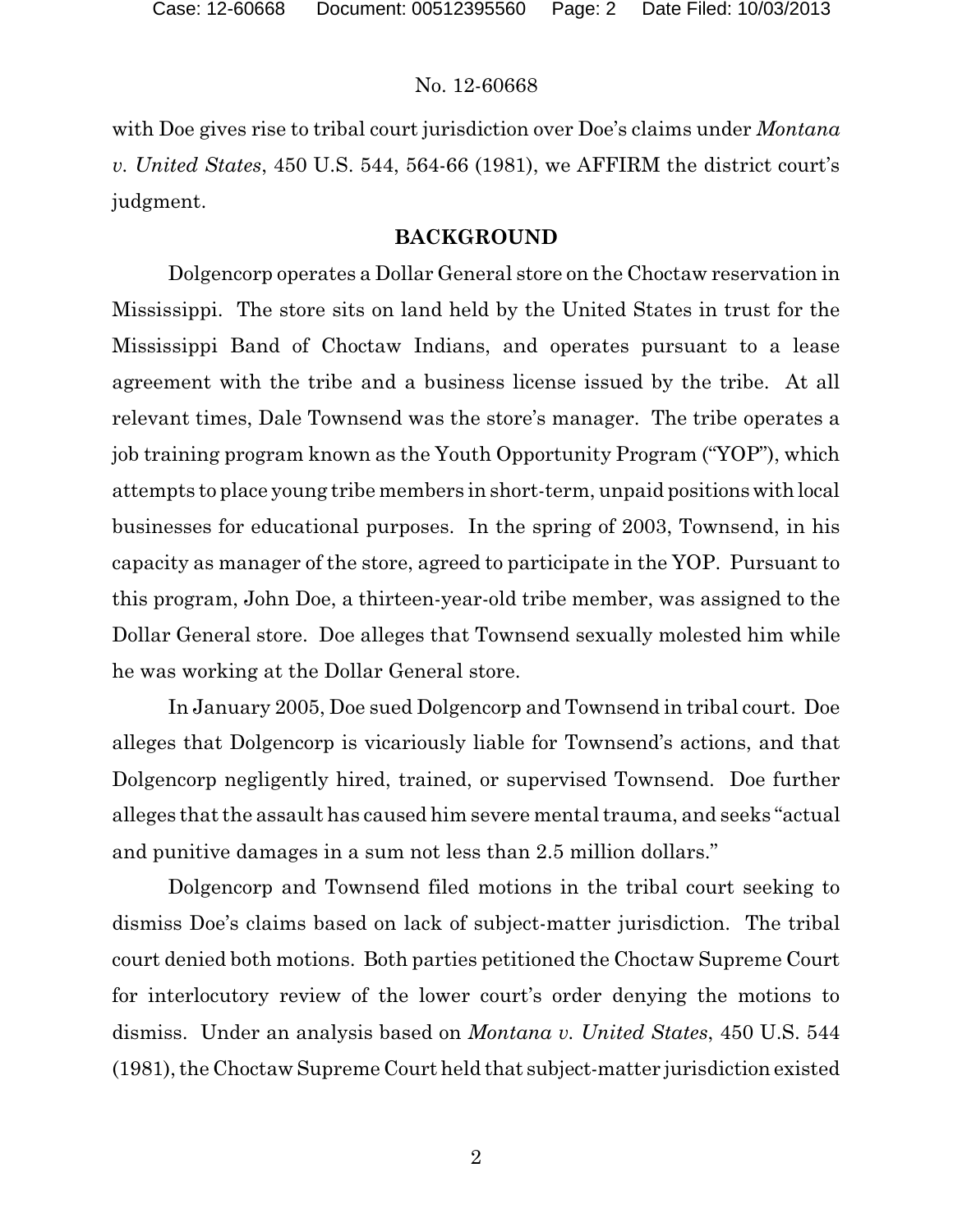as to both Dolgencorp and Townsend and therefore dismissed the appeal, remanding the case to the lower court.

On March 10, 2008, Dolgencorp and Townsend filed an action in the U.S. District Court for the Southern District of Mississippi against the tribal defendants. Dolgencorp and Townsend allege that the tribal court lacks jurisdiction over them in the suit filed by Doe and seek to enjoin the prosecution of Doe's suit in tribal court. Dolgencorp and Townsend each filed a subsequent motion for a temporary restraining order and a preliminary injunction.

The district granted Townsend's motion but denied Dolgencorp's motion. The district court reasoned that "[i]f John Doe performed services for Dolgen that had value to Dolgen such that Dolgen enjoyed a commercial benefit from its agreement to allow his placement in its store, then it would be reasonable to conclude that there existed the kind of consensual relationship required by *Montana*'s first exception."<sup>1</sup> *Dolgen Corp., Inc. v. Mississippi Band of Choctaw Indians*, No. 4:08CV22, 2008 WL 5381906, at \*5 (S.D. Miss. Dec. 19, 2008). The district court found no evidence as to "whether Dolgen's participation was essentially gratuitous or whether it received a commercial benefit from the arrangement." *Id.* at \*6. Accordingly, the district court held that Dolgencorp had not carried its burden of establishing likely success on the merits (*i.e.* showing that the first *Montana* exception does not apply). *Id.* The district court also rejected Dolgencorp's argument that Doe's lawsuit has no nexus to the alleged consensual relationship between Dolgencorp and the tribe regarding the YOP. *Id.* However, the district court held that because Townsend personally

<sup>1</sup> As explained more fully below, *Montana* and its progeny provide two exceptions to the general rule that Indian tribes cannot exercise civil jurisdiction over non-members. The first *Montana* exception, also known as the consensual relationship exception, provides that a tribe may regulate conduct that has a nexus to some consensual relationship between the nonmember and the tribe or its members.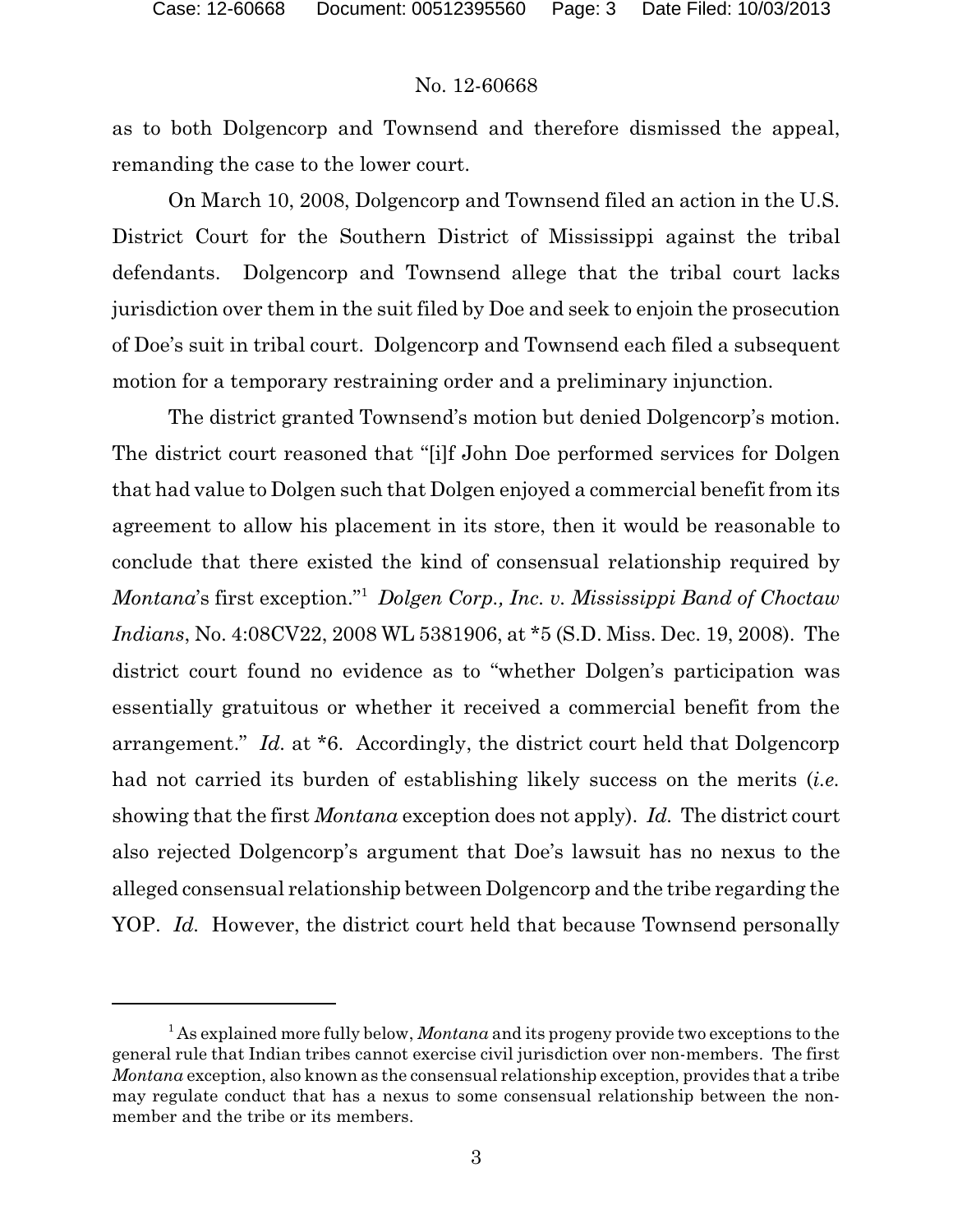had not entered into any consensual relationship with either the tribe or Doe, the tribal court had no jurisdiction over him. *Id.* at \*7.

Dolgencorp and the tribal defendants subsequently filed cross motions for summary judgment. In its order granting the tribal defendants' motion and denying Dolgencorp's motion, the district court explained:

It now appears undisputed that Dale Townsend, purportedly on behalf of Dolgen, agreed with the Tribe to participate in the Tribal Youth Opportunity Program, and that based on such agreement, John Doe was placed in the Dollar General store under Townsend's direct supervision. Doe did not thereby become an employee of Dolgen, but he functioned as an unpaid intern or apprentice, receiving job training from Dolgen and in turn provid[ing] free labor to Dolgen for the period of his assignment. In the court's opinion, as a consequence of this arrangement, Dolgen implicitly consented to the jurisdiction of the Tribe with respect to matters connected to this relationship.

*Dolgencorp Inc. v. Mississippi Band of Choctaw Indians*, 846 F. Supp. 2d 646, 650 (S.D. Miss. 2011) (footnote omitted). The district court further held that Doe's tort claims, "being based on Townsend's alleged molestation of John Doe during his tenure at the store, arise directly from this consensual relationship so that the requirement of a sufficient nexus between the consensual relationship and exertion of tribal authority is satisfied." *Id.*

The district court also rejected Dolgencorp's argument, based on *Plains Commerce Bank v. Long Family Land and Cattle Co., Inc.*, 554 U.S. 316 (2008), that "the consensual relationship exception does not support tribal jurisdiction since the nonmember conduct at issue does not implicate tribal governance or internal relations." *Dolgencorp*, 846 F. Supp. 2d at 650-51. The district court explained:

The parties disagree as to the meaning and import of *Plains Commerce Bank* with respect to the first *Montana* exception. Plaintiffs submit that under the Court's interpretation of the exception in *Plains Commerce Bank*, no longer will every consensual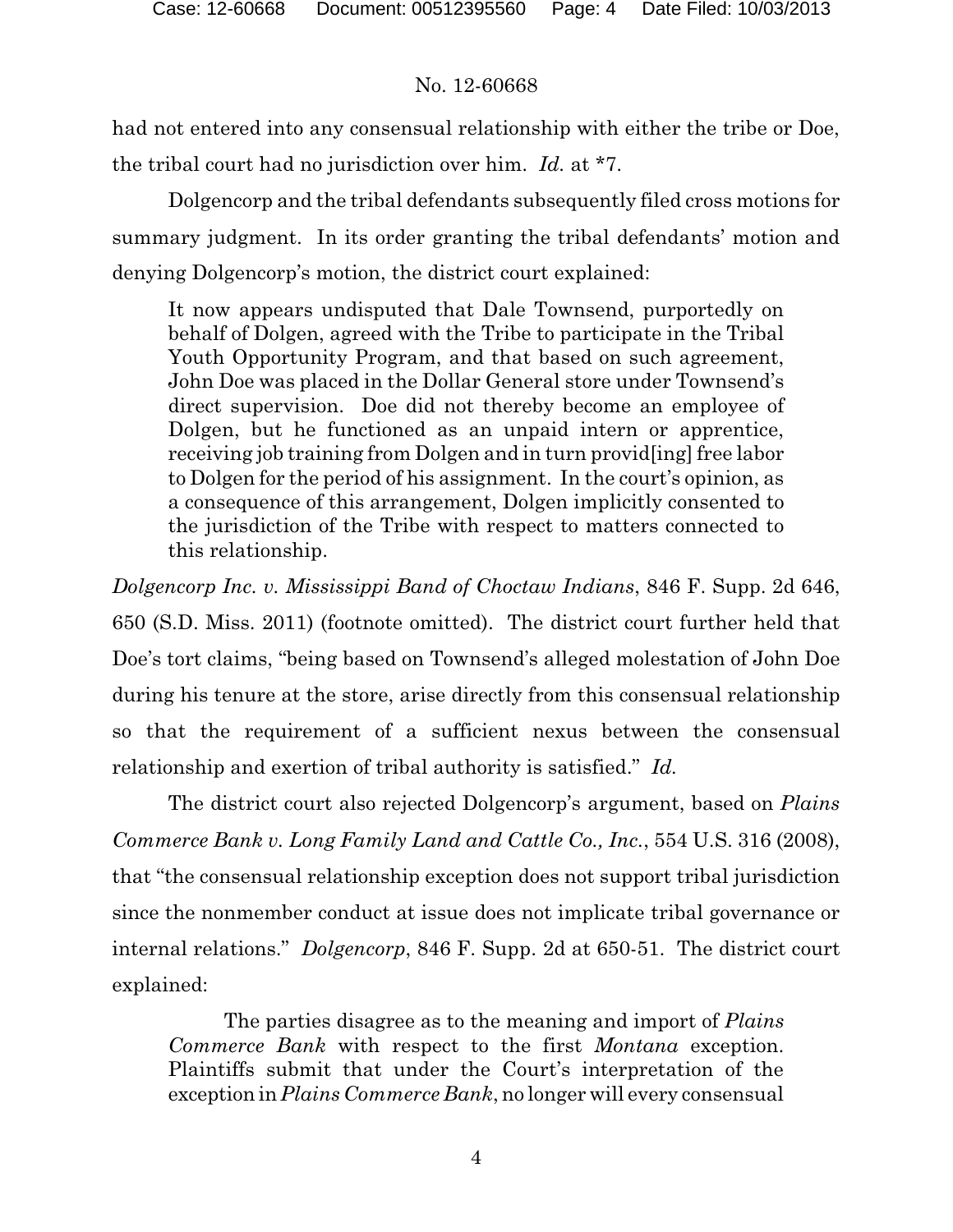relationship between a nonmember and a tribal member occurring on the reservation be sufficient to establish tribal jurisdiction over claims with a nexus to that relationship; rather, only those consensual relationships that are evaluated and determined to have an impact on tribal self governance or internal relations will trigger tribal jurisdiction. Plaintiffs contend that since the consensual relationship here involved does not implicate tribal self-governance or internal relations, then the exception does not apply and there can be no basis for tribal jurisdiction.

Defendants, on the other hand, maintain that nothing in *Plains Commerce Bank* altered the basic *Montana* framework and that to establish applicability of the consensual relationship exception, no showing is required to be made beyond the existence of the consensual relationship which supports a finding of consent to tribal jurisdiction, and the nexus between the consensual relationship and exertion of tribal authority. According to defendants, it is implicit in *Montana* and its progeny that the right of Indian tribes to self governance includes the right to adjudicate civil disputes arising from voluntary consensual relationships between tribes and their members and nonmembers. That is, disputes arising from member-nonmember or tribe-nonmember consensual relationships are deemed as a matter of law to impact tribal rights of self-government sufficient to permit the exercise of tribal court jurisdiction to adjudicate such disputes.

*Id.* at 652-53 (footnote omitted). The district court agreed with the tribal defendants' position, stating that "although a number of post-*Plains Commerce Bank* cases have considered the consensual relationship exception, none has identified the additional showing advocated by plaintiffs as a prerequisite to its application." *Id.* at 653-54 & n.3. Accordingly, the district court concluded that tribal court jurisdiction was permitted under the first *Montana* exception. *Id.* at 654.

Dolgencorp appealed. Dolgencorp does not contend that there are disputed questions of material fact; instead, it argues that the district court erred in its legal determination that the *Montana* consensual relationship exception was satisfied.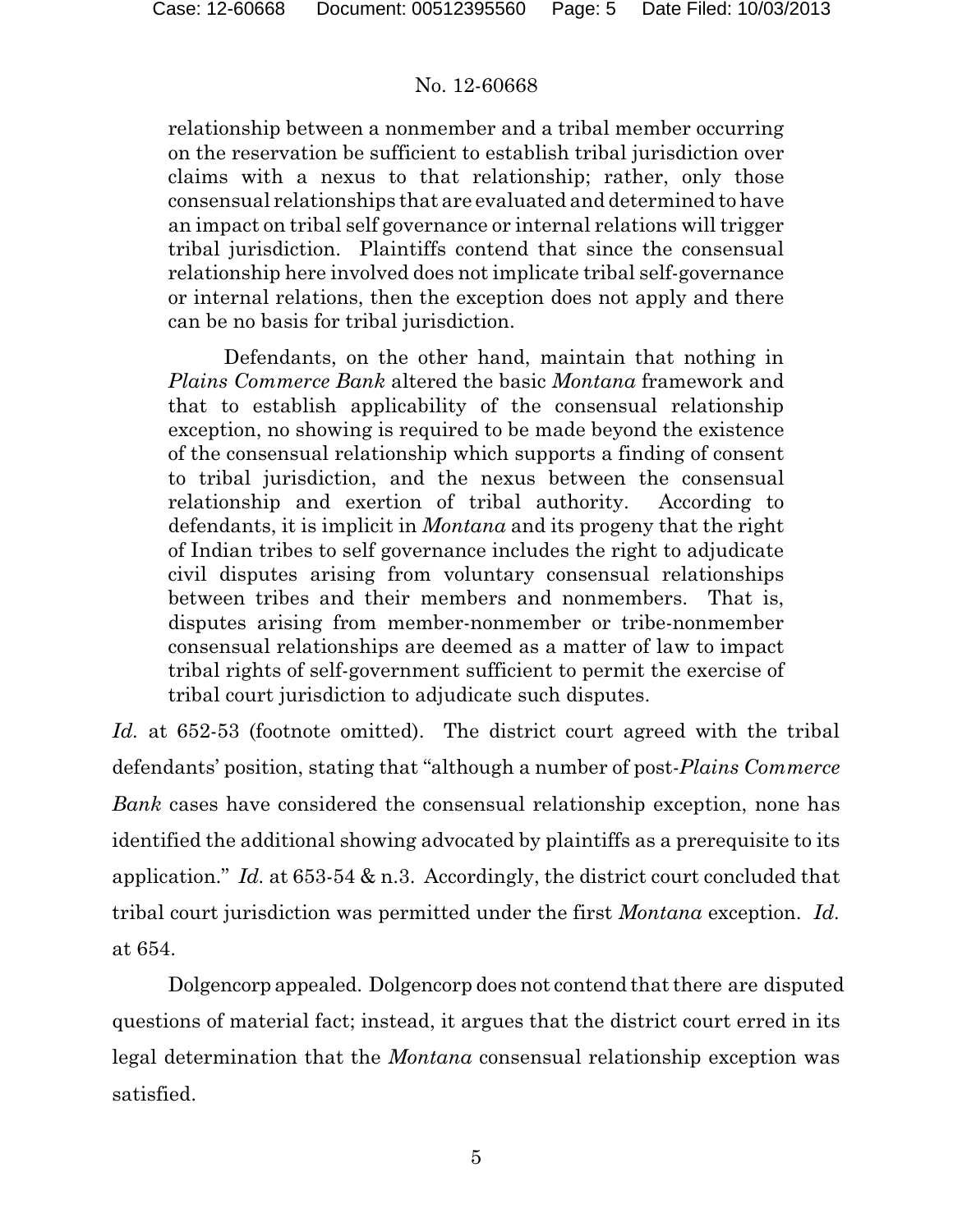# **DISCUSSION**

This case deals with the inherent sovereign authority of Indian tribes. Indian tribes can be viewed as independent sovereign communities that have lost some aspects of sovereignty. *See, e.g.*, *United States v. Wheeler*, 435 U.S. 313, 322-23 (1978).

The sovereignty that the Indian tribes retain is of a unique and limited character. It exists only at the sufferance of Congress and is subject to complete defeasance. But until Congress acts, the tribes retain their existing sovereign powers. In sum, Indian tribes still possess those aspects of sovereignty not withdrawn by treaty or statute, or by implication as a necessary result of their dependent status.

*Id.* at 323. The Supreme Court has recognized that "both the tribes and the Federal Government are firmly committed to the goal of promoting tribal selfgovernment, a goal embodied in numerous federal statutes." *New Mexico v. Mescalero Apache Tribe*, 462 U.S. 324, 334-35 (1983). Moreover, "[t]ribal courts play a vital role in tribal self-government, . . . and the Federal Government has consistently encouraged their development." *Iowa Mut. Ins. Co. v. LaPlante*, 480 U.S. 9, 14-15 (1987).

Generally, Indian tribes retain the power to govern themselves and to control relations between members of the tribe. *See Wheeler*, 435 U.S. at 326. On the other hand, "by virtue of their dependent status," Indian tribes have been largely divested of control over external relations; *i.e.* "relations between an Indian tribe and nonmembers of the tribe." *See id.* In other words, "exercise of tribal power beyond what is necessary to protect tribal self-government or to control internal relations is inconsistent with the dependent status of the tribes, and so cannot survive without express congressional delegation." *Montana*, 450 U.S. at 564.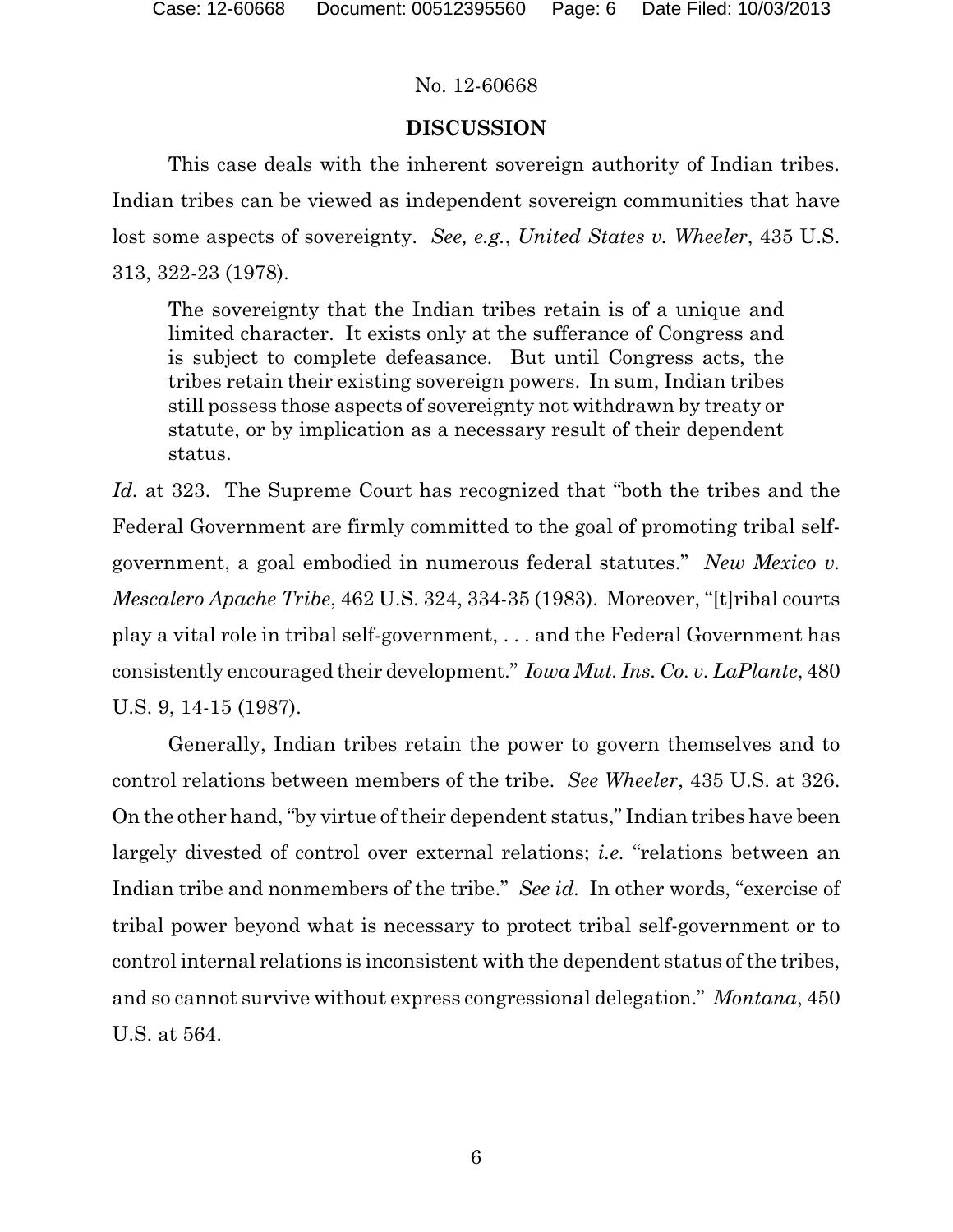In *Montana*, the Supreme Court recognized that generally, "the inherent sovereign powers of an Indian tribe do not extend to the activities of nonmembers of the tribe." 450 U.S. at 565. However, the Court explained:

To be sure, Indian tribes retain inherent sovereign power to exercise some forms of civil jurisdiction over non-Indians on their reservations, even on non-Indian fee lands. A tribe may regulate, through taxation, licensing, or other means, the activities of nonmembers who enter consensual relationships with the tribe or its members, through commercial dealing, contracts, leases, or other arrangements.<sup>2</sup>

*Id.* The Court later held that "*Montana's* consensual relationship exception requires that the tax or regulation imposed by the Indian tribe have a nexus to the consensual relationship itself." *Atkinson Trading Co., Inc. v. Shirley*, 532 U.S. 645, 656 (2001). Despite the limitations recognized in *Montana* and subsequent cases, the Court has consistently acknowledged that "[t]ribal authority over the activities of non-Indians on reservation lands is an important part of tribal sovereignty." *Iowa Mut.*, 480 U.S. at 18.

"[W]here tribes possess authority to regulate the activities of nonmembers, civil jurisdiction over disputes arising out of such activities presumptively lies in the tribal courts." *Strate v. A-1 Contractors*, 520 U.S. 438, 453 (1997) (quotation and brackets omitted). A tribe's regulation of nonmember conduct through tort law is analyzed under the *Montana* framework. *See, e.g.*, *Attorney's Process & Investigation Services, Inc. v. Sac & Fox Tribe*, 609 F.3d 927, 938 (8th Cir. 2010) ("If the Tribe retains the power under *Montana* to regulate . . . conduct, we fail to see how it makes any difference whether it does so through

<sup>&</sup>lt;sup>2</sup> The Court further held that "[a] tribe may also retain inherent power to exercise civil authority over the conduct of non-Indians on fee lands within its reservation when that conduct threatens or has some direct effect on the political integrity, the economic security, or the health or welfare of the tribe." *Montana*, 450 U.S. at 566. Because the tribal defendants do not argue that this second exception is applicable here, we do not consider it further.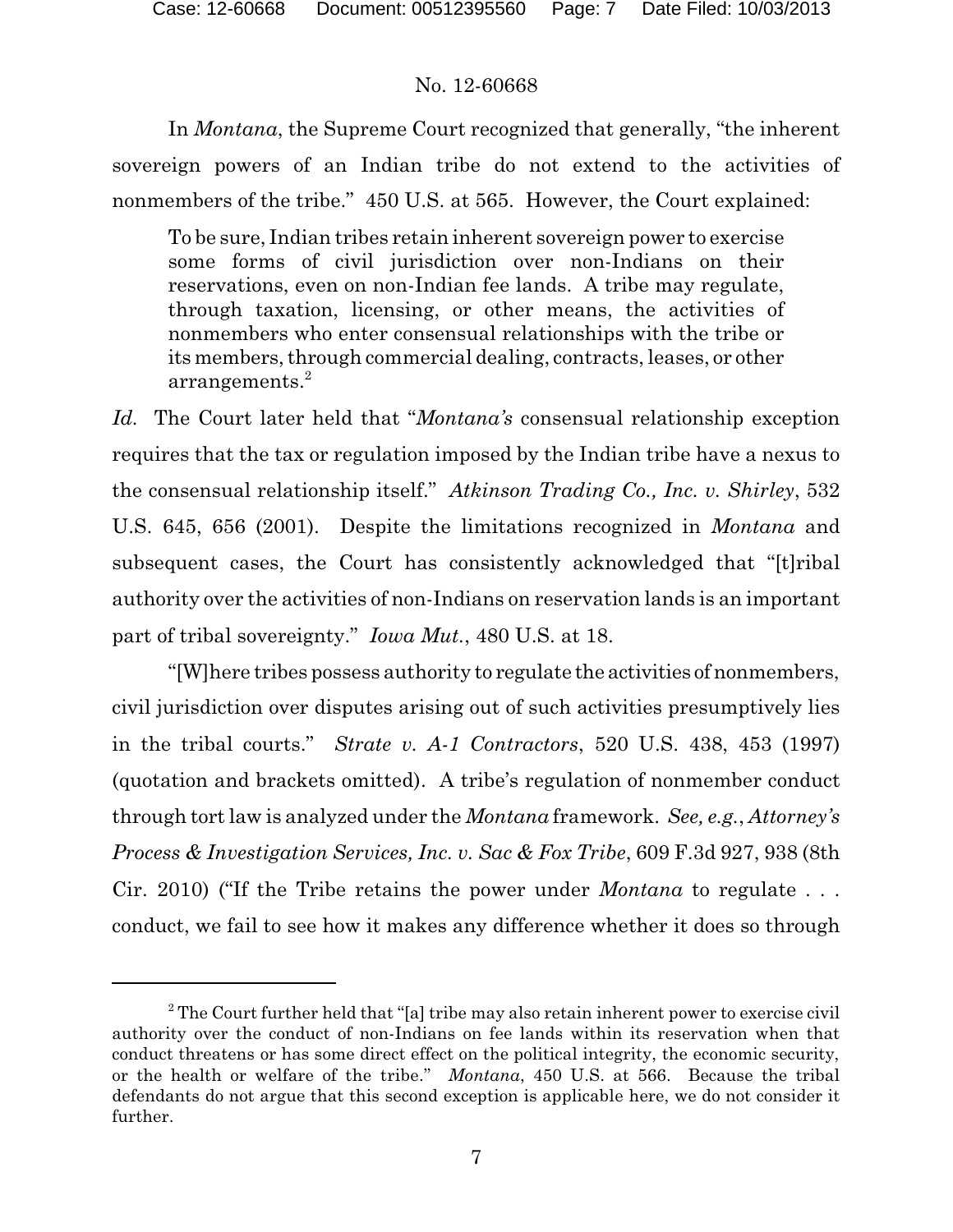precisely tailored regulations or through tort claims . . . ."); *Philip Morris USA, Inc. v. King Mountain Tobacco Co., Inc.*, 569 F.3d 932, 939 (9th Cir. 2009) ("The *Montana* framework is applicable to tribal adjudicative jurisdiction, which extends no further than the *Montana* exceptions.").<sup>3</sup> In considering regulation through tort law, "courts applying *Montana* should not simply consider the abstract elements of the tribal claim at issue, but must focus on the specific nonmember conduct alleged, taking a functional view of the regulatory effect of the claim on the nonmember." *Attorney's Process*, 609 F.3d at 938.

Dolgencorp presents several arguments as to why tribal court jurisdiction over Doe's tort claims is not justified under the *Montana* consensual relationship exception.

# **I. Commercial relationship**

Under *Montana*, a tribe may regulate "the activities of nonmembers who enter consensual relationships with the tribe or its members, through commercial dealing, contracts, leases, *or other arrangements*." 450 U.S. at 565 (emphasis added). Relying on a single repudiated appellate opinion, Dolgencorp argues that "'other arrangements' . . . also must be of a commercial nature." *Boxx v. Long Warrior*, 265 F.3d 771, 776 (9th Cir. 2001); *see Smith v. Salish Kootenai College*, 434 F.3d 1127, 1137 n.4 (9th Cir. 2006) (en banc) (disapproving

<sup>&</sup>lt;sup>3</sup> The dissenting opinion suggests that "[b]efore today, no circuit court has upheld Indian-court jurisdiction, under *Montana*'s first exception, over a tort claim against a nonmember defendant." However, every circuit court to consider the question – including the Fifth Circuit – has either held or assumed that tribal courts may exercise jurisdiction over tort claims against non-members under the first *Montana* exception. *See, e.g.*, *Bank One, N.A. v. Shumake*, 281 F.3d 507, 509-12 & n.13 (5th Cir. 2002) (finding colorable tribal court jurisdiction over fraud claims by Choctaw tribe members against a non-member bank based on the first *Montana* exception, such that tribal exhaustion was required). No circuit court has held that such tort claims are not allowed or suggested that they should be treated differently from other types of regulation of non-member conduct. Furthermore, no circuit court has held that tribal court tort jurisdiction over a non-member is allowed under the first *Montana* exception only where such jurisdiction is shown in that specific case to be necessary to protect tribal self-government or to control internal relations.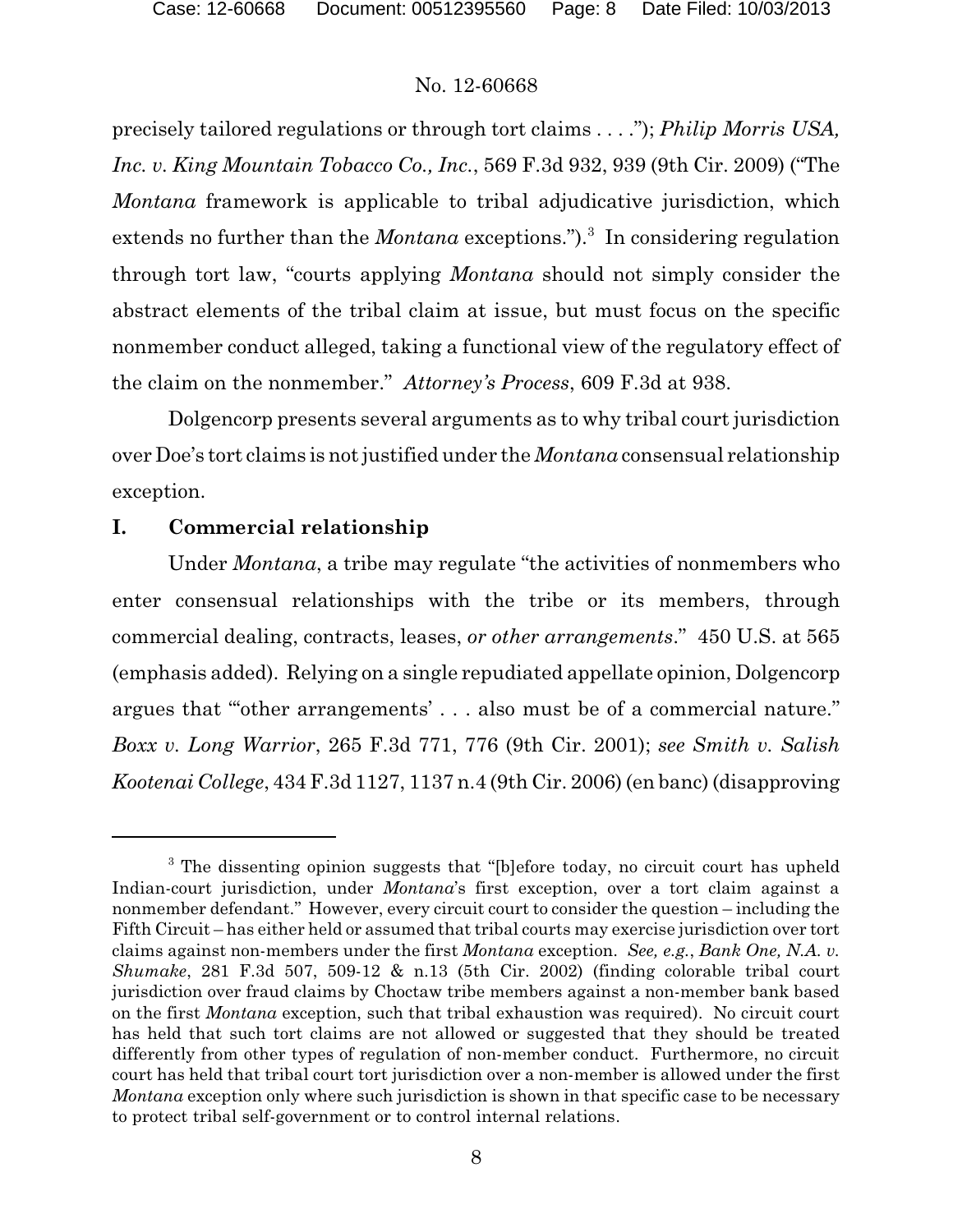of this language in *Boxx*). In other words, Dolgencorp argues that noncommercial relationships do not give rise to tribal jurisdiction under the first *Montana* exeption. We decline to impose such a restriction, which does not appear to be supported by any compelling rationale. Moreover, such a requirement would be easily satisfied in this case. Although Doe worked for only a brief time at the Dollar General store and was not paid, he was essentially an unpaid intern, performing limited work in exchange for job training and experience. This is unquestionably a relationship "of a commercial nature."

#### **II. Nexus**

Dolgencorp argues that there is no nexus between its participation in the YOP and Doe's tort claims. We disagree. The conduct for which Doe seeks to hold Dolgencorp liable is its alleged placement, in its Dollar General store located on tribal lands, of a manager who sexually assaulted Doe while he was working there. This conduct has an obvious nexus to Dolgencorp's participation in the YOP. In essence, a tribe that has agreed to place a minor tribe member as an unpaid intern in a business located on tribal land on a reservation is attempting to regulate the safety of the child's workplace. Simply put, the tribe is protecting its own children on its own land. It is surely within the tribe's regulatory authority to insist that a child working for a local business not be sexually assaulted by the employees of the business. The fact that the regulation takes the form of a tort duty that may be vindicated by individual tribe members in tribal court makes no difference. *See, e.g.*, *Attorney's Process*, 609 F.3d at 938. To the extent that foreseeability is relevant to the nexus issue, as Dolgencorp suggests, it is present here. Having agreed to place a minor tribe member in a position of quasi-employment on Indian land in a reservation, it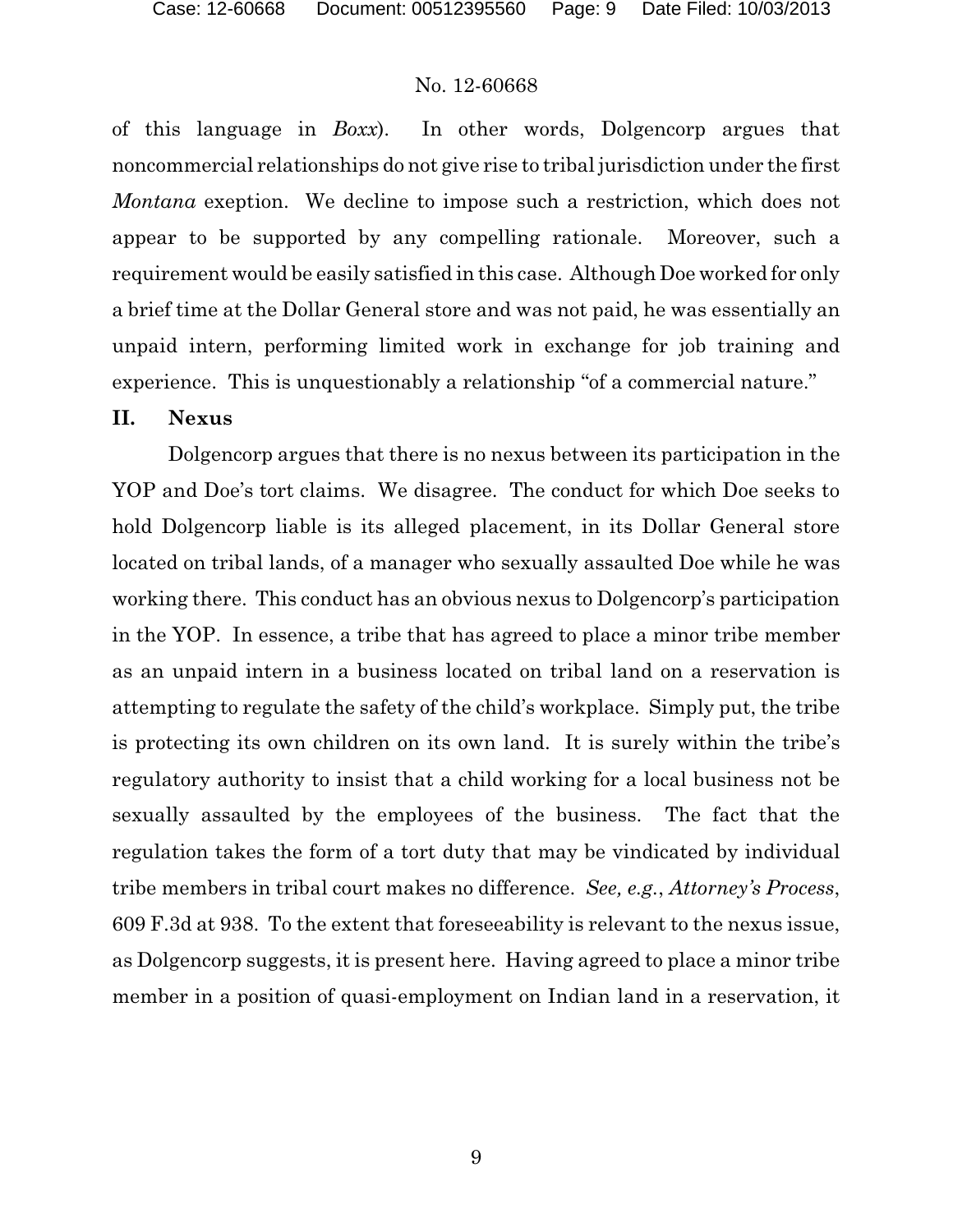would hardly be surprising for Dolgencorp to have to answer in tribal court for harm caused to the child in the course of his employment.<sup>4</sup>

Dolgencorp confuses the merits of Doe's case with the question of tribal jurisdiction. It may very well be that Dolgencorp did not do, or fail to do, anything that would cause it to be held liable to Doe. The nexus component of the tribal jurisdiction question, however, centers on the nexus between the *alleged* misconduct and the consensual action of Dolgencorp in participating in the YOP.

# **III. The effect of** *Plains Commerce*

Dolgencorp argues that *Plains Commerce* narrowed the *Montana* consensual relationship exception, allowing tribes to regulate consensual relationships with nonmembers only upon a showing that the specific relationships "implicate tribal governance and internal relations." In *Plains Commerce*, 554 U.S. at 334-35, the Supreme Court described the *Montana* consensual relationship exception as follows:

<sup>4</sup> The dissenting opinion suggests that the nexus is insufficient here because "Dolgencorp could not have anticipated that its consensual relationship with Doe would subject it to any and all tort claims actionable under tribal law." We are not concerned here with "any and all tort claims actionable under tribal law." Doe has brought two specific claims, both of which are based on the alleged sexual molestation of a child by a store manager. We suspect that Dolgencorp could have easily anticipated that such a thing would be actionable under Choctaw law. Accordingly, under the facts of this case, we need not reach the hypothetical factual scenarios posited by the dissenting opinion.

Furthermore, we do not agree that tribal law and tribal court are entirely unfamiliar to Dolgencorp. For example, in its commercial lease agreement, Dolgencorp agrees to "comply with all codes and requirements of all tribal and federal laws and regulations" pertaining to the leased premises. The agreement also provides that it "shall be construed according to the laws of the Mississippi Band of Choctaw Indians and the state of Mississippi" and that it "is subject to the Choctaw Tribal Tort Claims Act." Finally, the agreement provides that "[e]xclusive venue and jurisdiction shall be in the Tribal Court of the Mississippi Band of Choctaw Indians." Although we do not consider whether the lease agreement in itself would have a sufficient nexus to support tribal court jurisdiction over Doe's tort claims, we highlight this agreement to show that a business operating on Indian land in a reservation is unlikely to be surprised by the possibility of being subjected to tribal law in tribal court.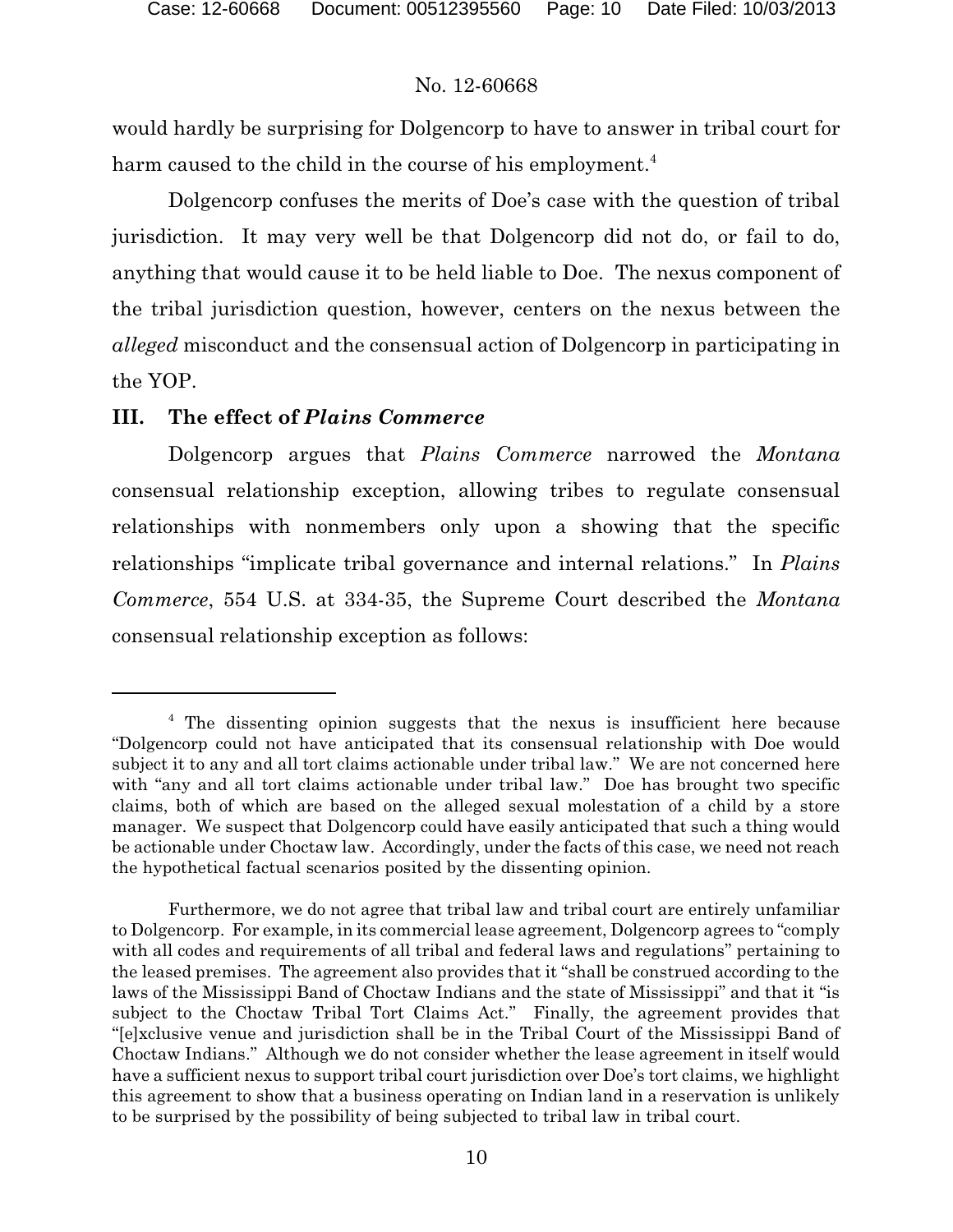The logic of *Montana* is that certain activities on non-Indian fee land (say, a business enterprise employing tribal members) or certain uses (say, commercial development) may intrude on the internal relations of the tribe or threaten self-rule. To the extent they do, such activities or land uses may be regulated. Put another way, certain forms of nonmember behavior, even on non-Indian fee land, may sufficiently affect the tribe as to justify tribal oversight. While tribes generally have no interest in regulating the conduct of nonmembers, then, they may regulate nonmember behavior that implicates tribal governance and internal relations.

(citation and parenthetical omitted). The Court further stated:

[Indian] laws and regulations may be fairly imposed on nonmembers only if the nonmember has consented, either expressly or by his actions. Even then, the regulation must stem from the tribe's inherent sovereign authority to set conditions on entry, preserve tribal self-government, or control internal relations. See *Montana*, 450 U.S., at 564, 101 S.Ct. 1245.

*Id.* at 337.

We do not interpret *Plains Commerce* to require an additional showing that one specific relationship, in itself, "intrude[s] on the internal relations of the tribe or threaten[s] self-rule." It is hard to imagine how a single employment relationship between a tribe member and a business could ever have such an impact. On the other hand, at a higher level of generality, the ability to regulate the working conditions (particularly as pertains to health and safety) of tribe members employed on reservation land is plainly central to the tribe's power of self-government. Nothing in *Plains Commerce* requires a focus on the highly specific rather than the general. We agree with the district court's conclusion that, under *Montana*, "disputes arising from member-nonmember or tribenonmember consensual relationships are deemed as a matter of law to impact tribal rights of self-government sufficient to permit the exercise of tribal court jurisdiction to adjudicate such disputes."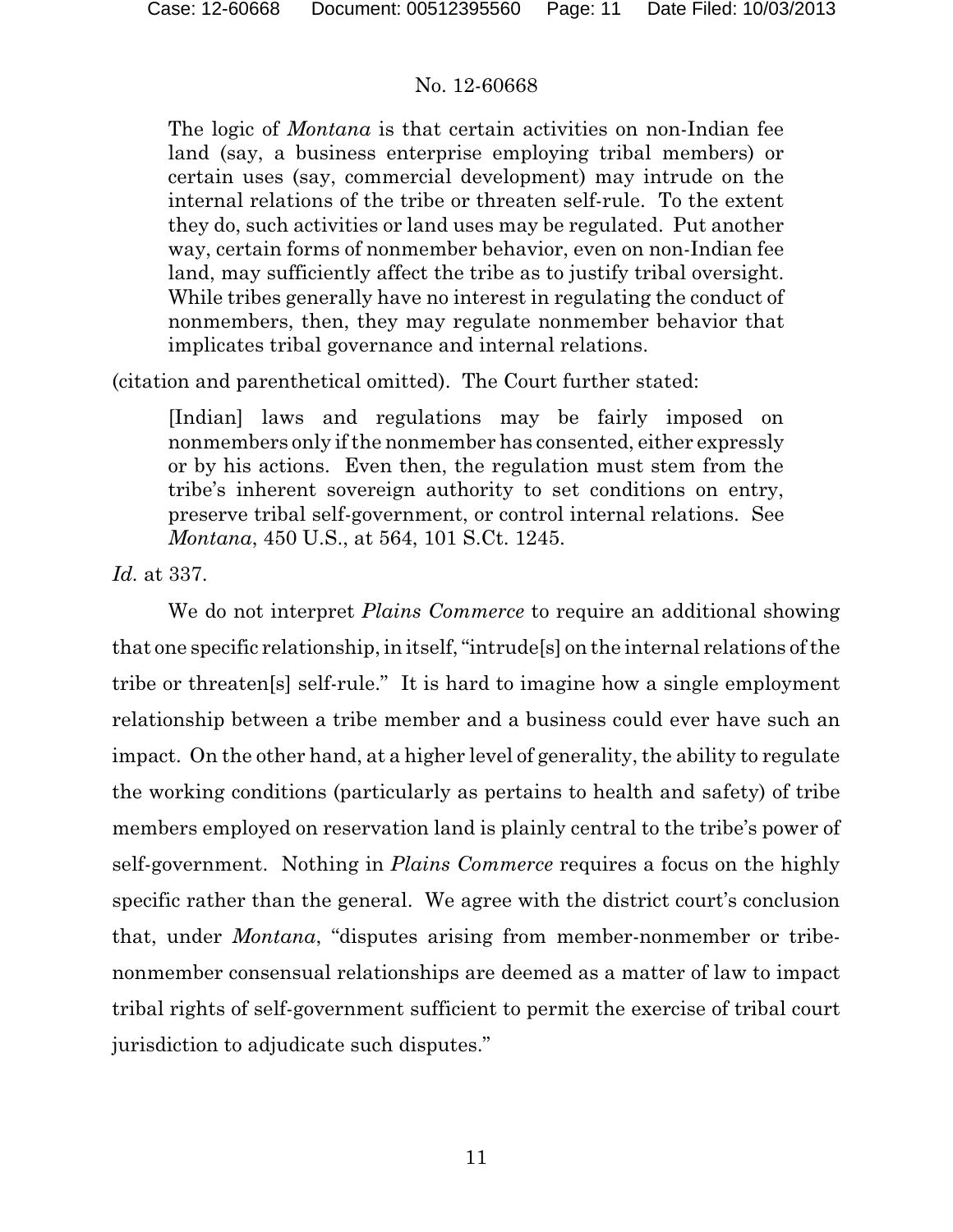Dolgencorp notes the statement in *Plains Commerce* that "a business enterprise employing tribal members . . . *may* intrude on the internal relations of the tribe or threaten self-rule," and that "[t]o the extent [it does], [its] activities . . . may be regulated." 554 U.S. at 334-35 (emphasis added). This statement expresses nothing more than the uncontroversial proposition that a tribe cannot impose any conceivable regulation on a business simply because it is operating on a reservation and employing tribe members. However, such a limitation is already built into the first *Montana* exception. Under that exception, the tribe may only regulate activity having a logical nexus to some consensual relationship between a business and the tribe or its members. *See, e.g.*, *Philip Morris*, 569 F.3d at 941 ("The mere fact that a nonmember has some consensual commercial contacts with a tribe does not mean that the tribe has jurisdiction over all suits involving that nonmember, or even over all such suits that arise within the reservation; the suit must also arise out of those consensual contacts.").

Our conclusion is strengthened by the fact that since *Plains Commerce* was decided, no court has, despite finding a consensual relationship with a nexus to a tribal regulation, rejected tribal jurisdiction because the relationship did not "implicate tribal governance and internal relations."<sup>5</sup> We also note that any discussion in *Plains Commerce* of tribal authority to regulate nonmember conduct under *Montana* is dicta; its result is based on a holding that *Montana* does not allow a tribe to regulate the sale of land owned by a non-member. *See,*

<sup>&</sup>lt;sup>5</sup> Two district court opinions have suggested that such an additional showing is necessary but have not relied on its absence to reject tribal jurisdiction. *Salt River Project Agricultural Improvement and Power District v. Lee*, No. 08-CV-8028, 2013 WL 321884 at \*13- 15 (D. Az. Jan. 28, 2013) (finding the first *Montana* exception applicable and stating that "regulating employment implicates the tribe's sovereign authority to control internal relations"); *Rolling Frito-Lay Sales LP v. Stover*, No. 11-CV-1361, 2012 WL 252938 at \*4 (D. Az. Jan. 26, 2012) (rejecting tribal court jurisdiction based on a lacking nexus between the consensual relationship and the tort claim).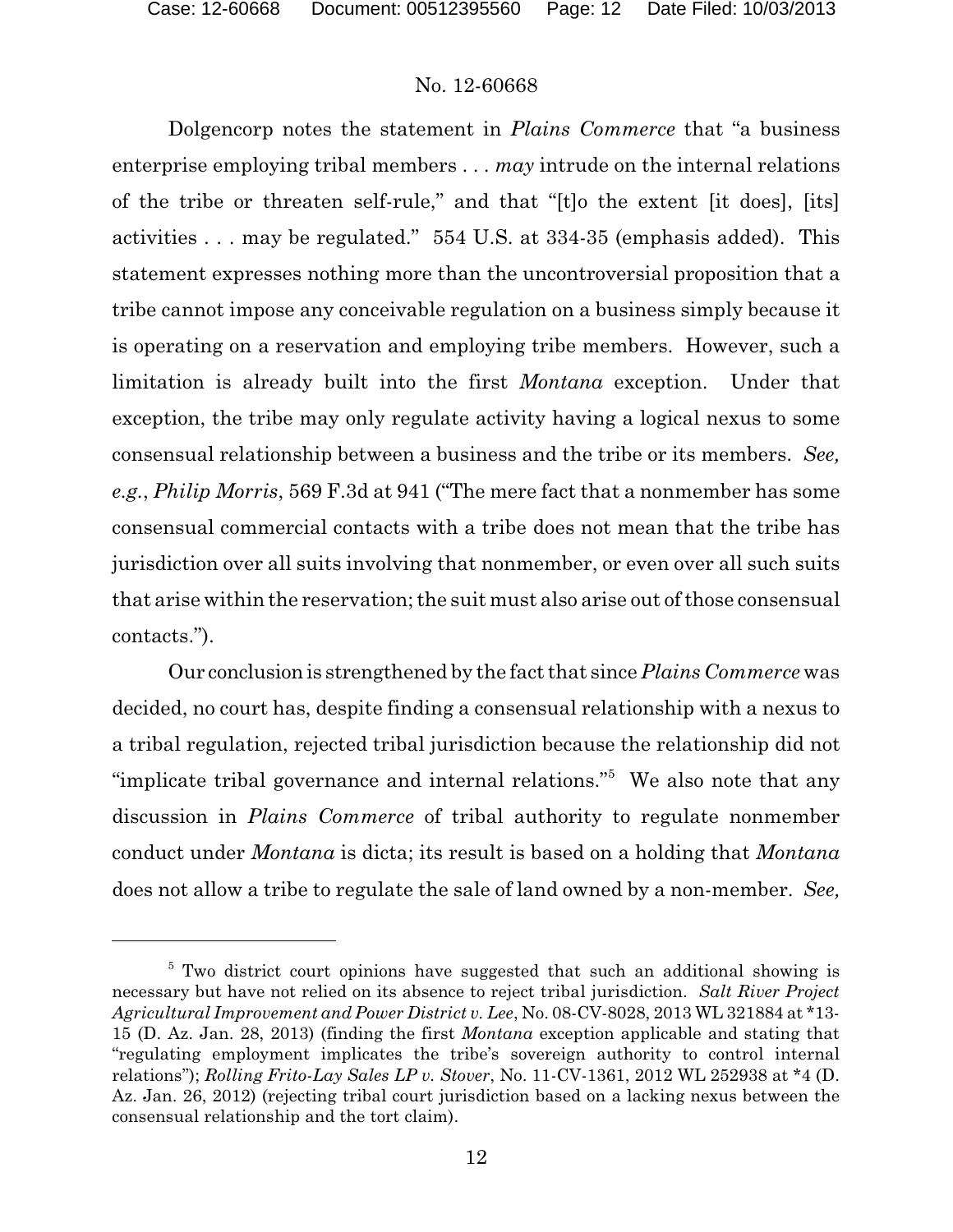*e.g.*, *Plains Commerce*, 554 U.S. at 340 ("*Montana* provides that, in certain circumstances, tribes may exercise authority over the conduct of nonmembers, even if that conduct takes place on non-Indian fee land. But conduct taking place on the land and the sale of the land are two very different things.").<sup>6</sup>

#### **IV. Off-reservation conduct**

Dolgencorp argues that Doe failed to adequately allege and prove that Dolgencorp's negligent hiring, training, or supervision of Townsend occurred on the reservation.<sup>7</sup> However, Dolgencorp failed to present this argument either to

<sup>6</sup> The dissenting opinion, relying on law review articles and dicta from *Plains Commerce*, would adopt a "profoundly narrow" interpretation of the *Montana* consensual relationship exception. As the dissent all but admits, this would read the first *Montana* exception out of existence. If regulation of some consensual relationship is necessary to protect tribal self-government or to control internal relations, it would seem to fall necessarily within the second *Montana* exception, which allows tribes to regulate non-member conduct that "threatens or has some direct effect on the political integrity, the economic security, or the health or welfare of the tribe." *Montana*, 450 U.S. at 566.

This highly restrictive interpretation appears to be largely driven by the concern that subjecting non-members to the jurisdiction of tribal courts will violate their due process rights, a concern we find to be exaggerated. It is true that "the Bill of Rights and the Fourteenth Amendment do not of their own force apply to Indian tribes." *Nevada v. Hicks*, 533 U.S. 353, 383 (2001) (Souter, J., concurring). However, the Indian Civil Rights Act of 1968 imposes numerous constraints on Indian tribes, including a provision that no tribe may "deny to any person within its jurisdiction the equal protection of its laws or deprive any person of liberty or property without due process of law." 25 U.S.C.  $\S 1302(a)(8)$ . Although the interpretation of this statute may not precisely track the Supreme Court's interpretation of the analogous constitutional language, *see id.* at 384, we have no reason to believe that this results in injustice to litigants. While hypothesizing about potential unfairness in a tribal court, neither Dolgencorp nor the dissenting opinion points to any actual unfairness in the procedures ofthis particular tribal court.

 $7$  Although the Supreme Court has never explicitly held that Indian tribes lack inherent authority to regulate nonmember conduct that takes place outside their reservations, this is at least strongly implied. For example, *Plains Commerce* states that "*Montana* and its progeny permit tribal regulation of nonmember conduct *inside the reservation* that implicates the tribe's sovereign interests." 554 U.S. at 332 (emphasis added and removed); *see also Philip Morris*, 569 F.3d at 938 ("The jurisdiction of tribal courts does not extend beyond tribal boundaries."); *Hornell Brewing Co. v. Rosebud Sioux Tribal Court*, 133 F.3d 1087, 1091-92 (8th Cir. 1998) ("Neither *Montana* nor its progeny purports to allow Indian tribes to exercise civil jurisdiction over the activities or conduct of non-Indians occurring *outside their reservations*."); *but see DISH Network Service L.L.C. v. Laducer*, 725 F.3d 877, 884 (8th Cir. 2013) ("Even if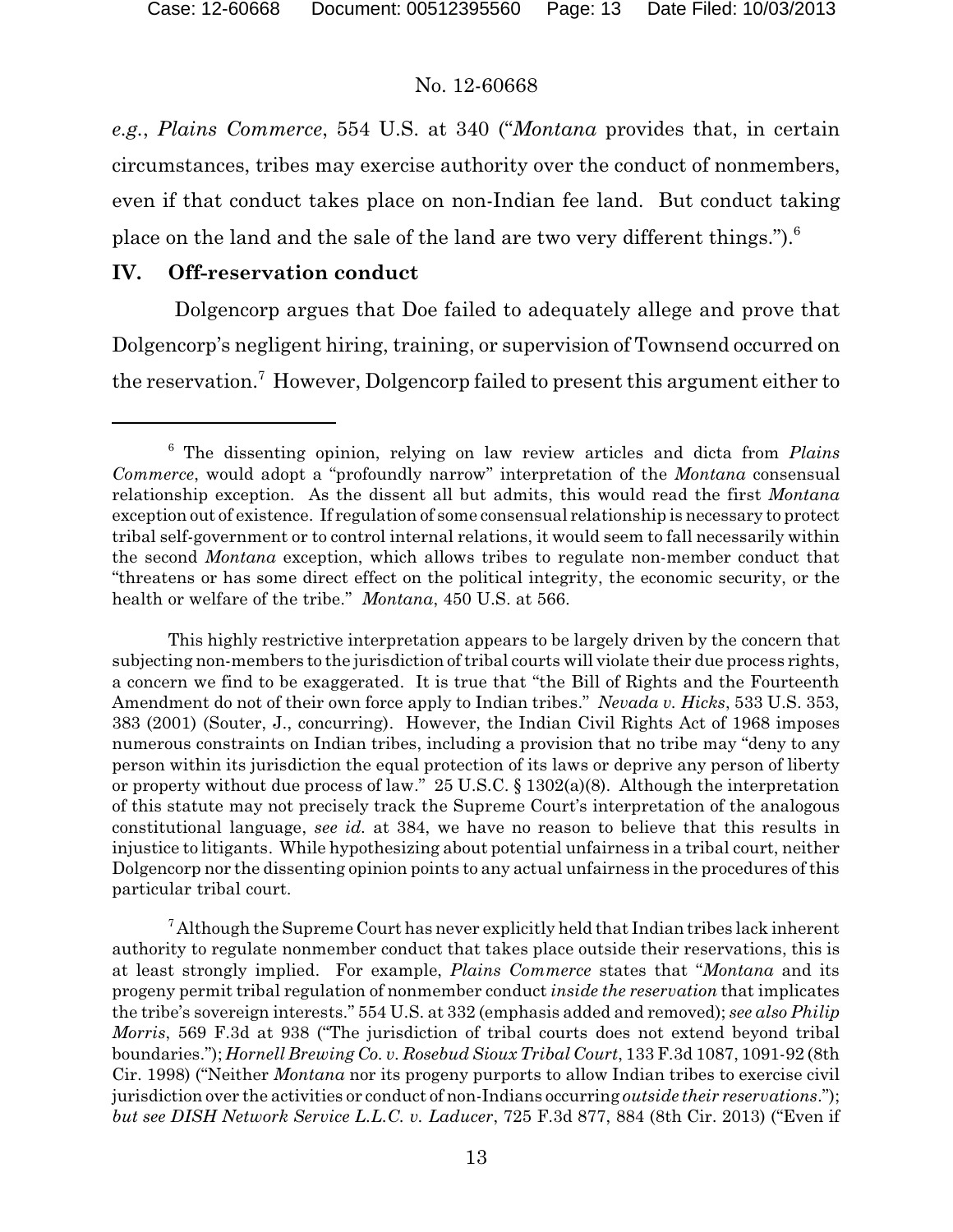the district court or to the tribal courts. "Under this Circuit's general rule, arguments not raised before the district court are waived and will not be considered on appeal unless the party can demonstrate 'extraordinary circumstances.'" *Ag Acceptance Corp. v. Veigel*, 564 F.3d 695, 700 (5th Cir. 2009). Because Dolgencorp has not demonstrated extraordinary circumstances, we decline to consider this argument for the first time on appeal.

Dolgencorp notes that a tribal court's jurisdiction over a nonmember is an issue of subject-matter jurisdiction. *See Nevada v. Hicks*, 533 U.S. 346, 367 n.8. Dolgencorp further notes that because the "concept of subject-matter jurisdiction . . . can never be forfeited or waived . . . [,] defects in subject-matter jurisdiction require correction regardless of whether the error was raised in district court." *United States v. Cotton*, 535 U.S. 625, 630 (2002). Dolgencorp therefore contends that arguments pertaining to the tribal court's lack of jurisdiction can never be waived.

Although it is true that defects in *federal* subject-matter jurisdiction cannot be waived in a federal case, a federal court has no independent obligation to "correct" a tribal court's lack of subject-matter jurisdiction over another case. Dolgencorp, as a plaintiff, must set forth a meritorious case to enjoin the tribal court proceedings based on lack of subject-matter jurisdiction. If it fails to present its arguments at the appropriate time, they are generally waived.

### **V. Punitive damages**

Dolgencorp argues that the tribal court lacks jurisdiction over Doe's claims because Doe seeks punitive damages. Because the inherent sovereign authority of Indian tribes does not include criminal jurisdiction over non-Indians, Indian tribes "do not have inherent jurisdiction to try and to punish non-Indians."

the alleged abuse of process tort occurred off tribal lands, jurisdiction would not clearly be lacking in the tribal court because the tort claim arises out of and is intimately related to DISH's contract with Brian and that contract relates to activities on tribal land.").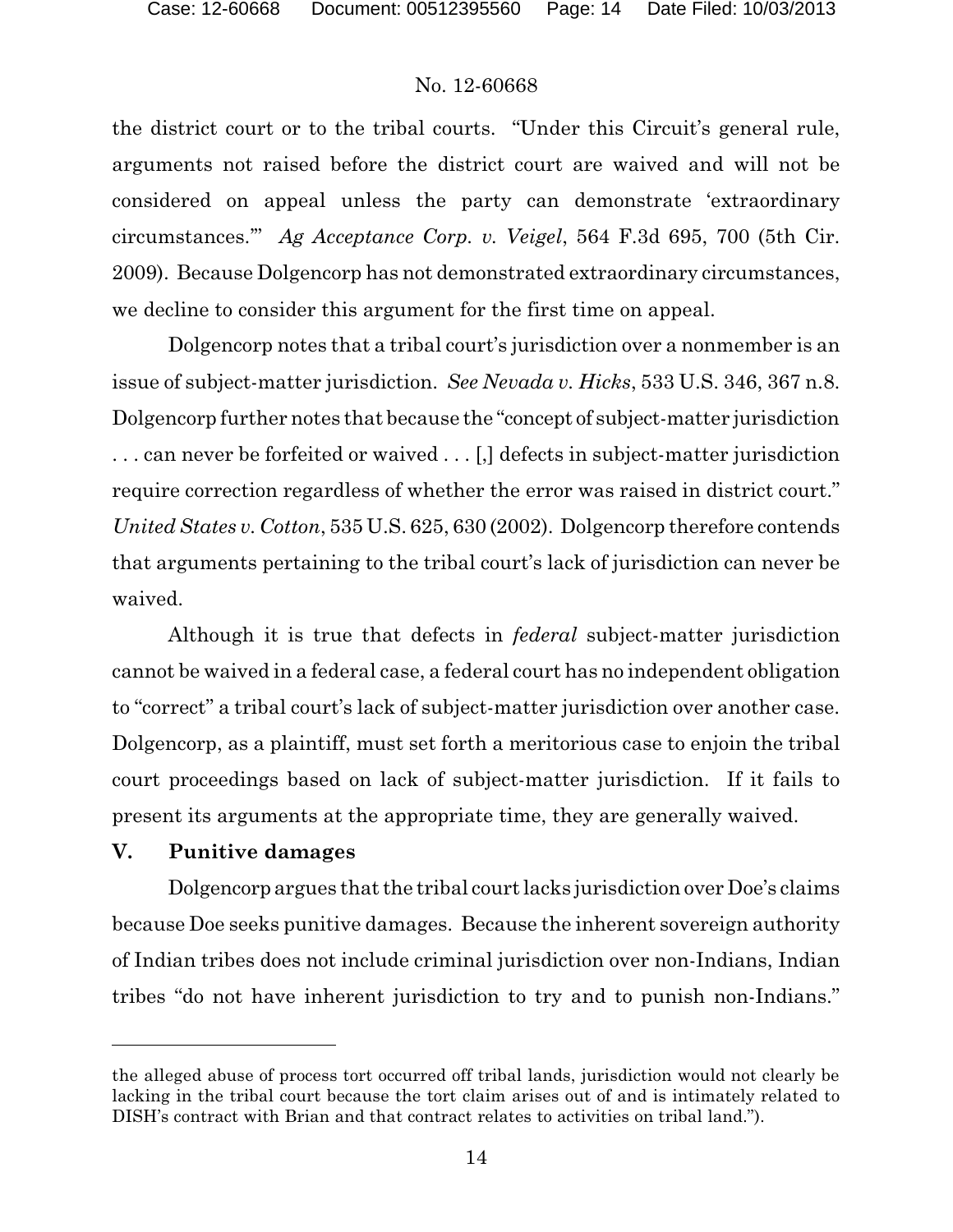*Oliphant v. Suquamish Indian Tribe*, 435 U.S. 191, 195, 212 (1978). Dolgencorp argues, based on *Oliphant*, that Indian tribes likewise have no jurisdiction to impose civil punitive damages on a nonmember. Dolgencorp notes that "the Bill of Rights and the Fourteenth Amendment do not of their own force apply to Indian tribes." *Hicks*, 533 U.S. at 383 (Souter, J., concurring). Dolgencorp also notes that an award of punitive damages may implicate constitutional protections against excessive punishment, in that "grossly excessive" punitive damages awards violate the Due Process Clause of the Fourteenth Amendment. *BMW of North America v. Gore*, 517 U.S. 559, 568 (1996). Dolgencorp therefore argues: "Because these protections are not present in tribal court, federal recognition of tribal jurisdiction over non-Indians in claims for punitive damages would in and of itself violate the Due Process clause. The federal government simply cannot waive a citizen's constitutional right by making them subject to the jurisdiction of a court where constitutional rights do not apply."

Dolgencorp identifies no authority applying *Oliphant*in the context of civil punitive damages or otherwise holding that Indian tribes are categorically prohibited from imposing punitive damages on nonmembers. Although punitive damages share many characteristics of criminal punishment, they are distinct; for example, punitive damages in civil cases do not invoke double jeopardy concerns. *See, e.g.*, *Hudson v. United States*, 522 U.S. 93, 103 (1997) (a penalty that is "civil in nature" does not implicate double jeopardy). Furthermore, Dolgencorp's broader argument simply proves too much. If the federal government could never "waive a citizen's constitutional right" by subjecting him to the jurisdiction of a court lacking full constitutional protections, a non-Indian could *never* be subjected to tribal court jurisdiction. Yet the Supreme Court has acknowledged that by entering certain consensual relationships with Indian tribes, a nonmember may implicitly consent to jurisdiction in a tribal court that operates differently from federal and state courts. Accordingly, we conclude that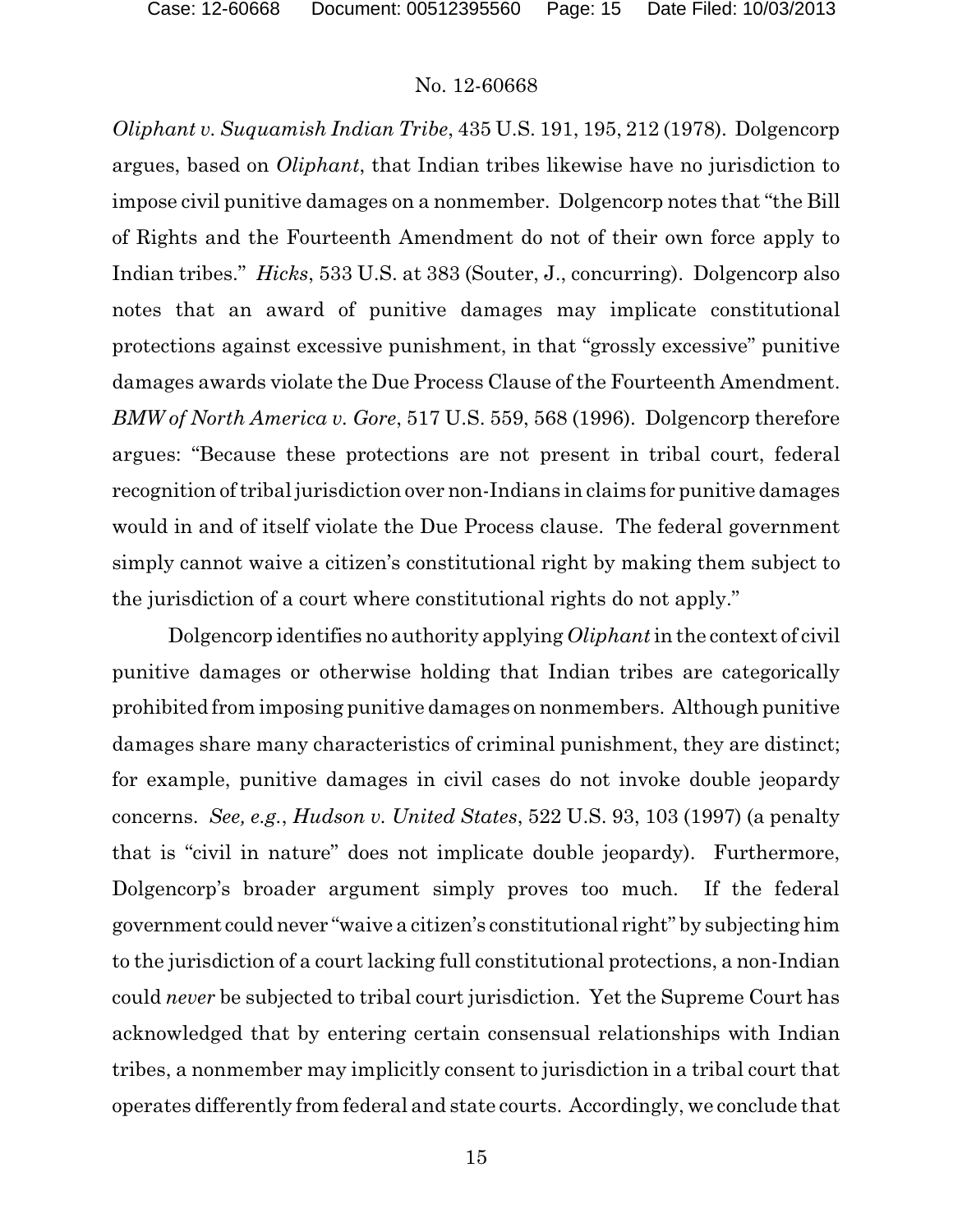the availability of punitive damages has no effect on the tribal court's jurisdiction over Doe's claims against Dolgencorp.

AFFIRMED.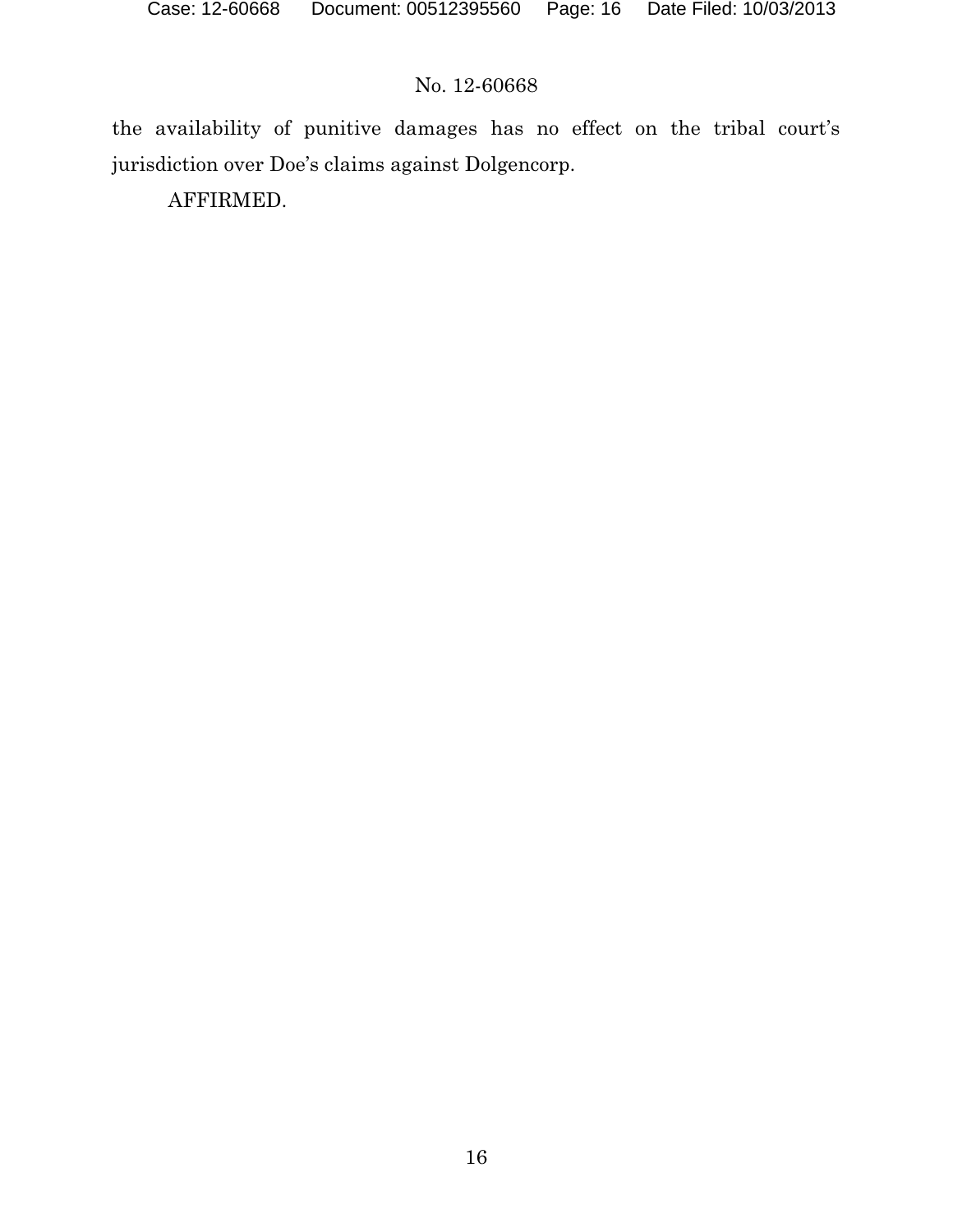JERRY E. SMITH, Circuit Judge, dissenting:

For the first time ever, a federal court of appeals upholds Indian tribalcourt tort jurisdiction over a non-Indian, based on a consensual relationship, without a finding that jurisdiction is "necessary to protect tribal self-government or to control internal relations." *Montana v. United States*, 450 U.S. 544, 564 (1981). The majority's alarming and unprecedented holding far outpaces the Supreme Court, which has never upheld Indian jurisdiction over a nonmember defendant.

This ruling profoundly upsets the careful balance that the Supreme Court has struck between Indian tribal governance, on the one hand, and American sovereignty and the constitutional rights of U.S. citizens, on the other hand. The majority's bold announcement is conspicuous for its audacity, given that this court hears few Indian cases and decides little Indian law. I respectfully dissent.

### I.

The majority pays only lip service to, but does not heed, the Supreme Court's guidance that "exercise of tribal power beyond what is necessary to protect tribal self-government or to control internal relations is inconsistent with the dependent status of the tribes, and so cannot survive without express congressional delegation." *Id*. One manifestation of that maxim is that Indian tribes lack "inherent sovereign authority to exercise criminal jurisdiction over non-Indians." *Id.* at 565 (citing *Oliphant v. Suquamish Indian Tribe*, 435 U.S. 191 (1978)). Absent express congressional delegation, therefore, store manager Townsend could not have been criminally prosecuted in tribal court for the alleged molestation of John Doe.<sup>1</sup>

<sup>1</sup> *Cf. Strate v. A-1 Contractors*, 520 U.S. 438, 453 (1997) ("As to nonmembers . . . a (continued...)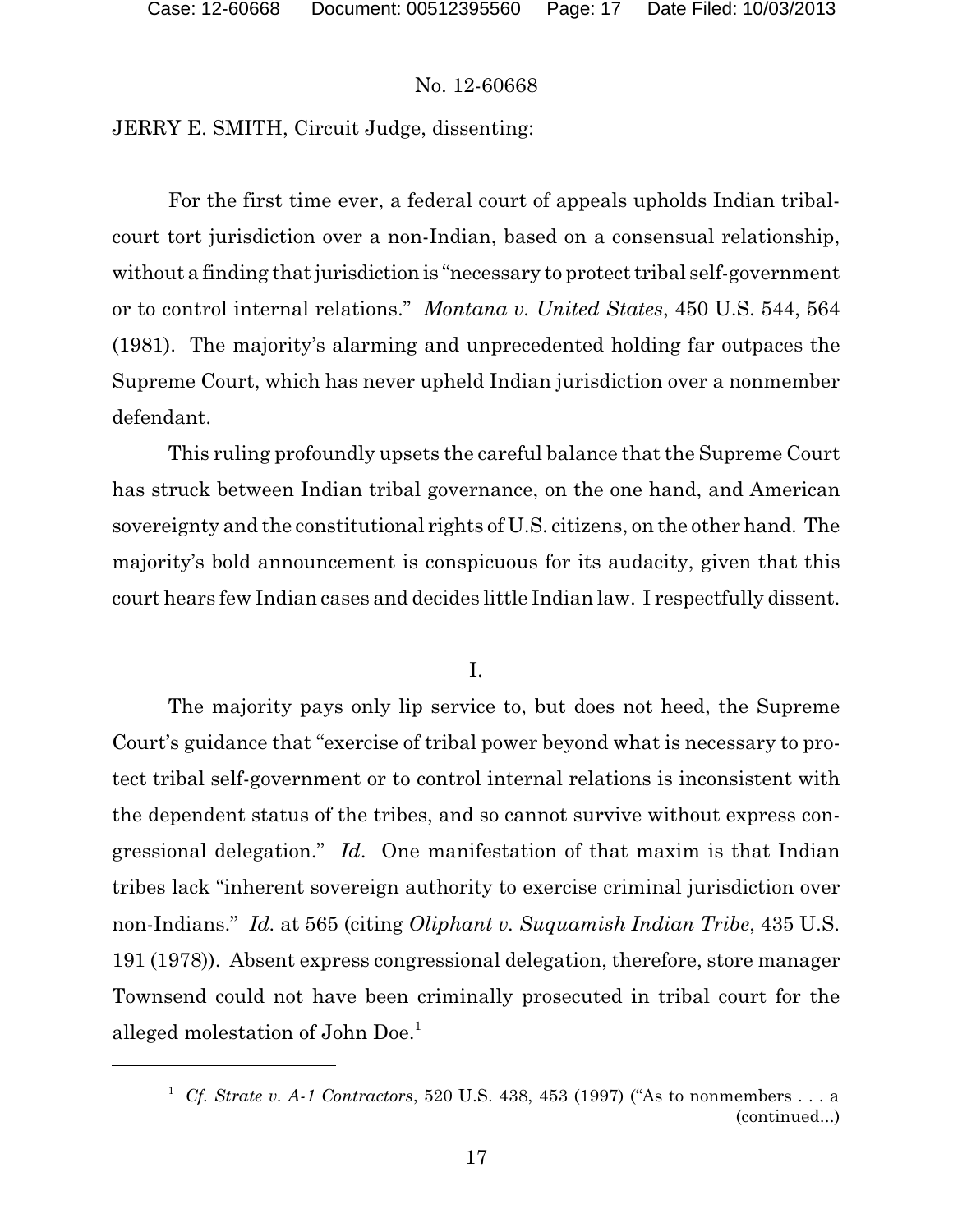The principle on which *Oliphant* relies, moreover, "support[s] the general proposition that the inherent sovereign powers of an Indian tribe do not extend to the activities of nonmembers of the tribe." *Id*. Although the Supreme Court has not yet explicitly adopted an *Oliphant*-like rule for civil cases, it has "never held that a tribal court had jurisdiction over a nonmember defendant." *Nevada v. Hicks*, 533 U.S. 353, 358 n.2 (2001). It remains an open question whether there are *any* circumstances under which the Court would find that a tribal court retains civil jurisdiction over a non-Indian defendant such as Dolgencorp.<sup>2</sup>

The civil action here—an ordinary tort action, despite the seriousness of the alleged offense—comes nowhere close to implicating Indian self-government or internal tribal relations.<sup>3</sup> It is therefore easy to conclude that any putative exception to the well-established restriction on jurisdiction over non-Indian defendants could never extent to the instant facts. Even assuming *arguendo* that the Supreme Court would recognize an exception, the logic and structure of *Montana* dictate that its exceptions apply only where adjudicatory or regulatory authority "is needed to preserve the right of reservation Indians to make their own laws and be ruled by them."<sup>4</sup> The Court recently reiterated the limited

 $1$  (...continued)

tribe's adjudicative jurisdiction does not exceed its legislative jurisdiction.").

<sup>2</sup> *See Hicks*, 533 U.S. at 358 n.2; *see also* Jesse Sixkiller, *Procedural Fairness: Ensuring Tribal Civil Jurisdiction After* Plains Commerce Bank*,* 26 ARIZ. J. INT'L & COMP. L. 779, 797 (2009) ("[T]he Court seems to be inching toward an *Oliphant*-like rule based on fairness to nonmembers . . . .").

 $3$  The majority's unsupported statement that "the ability to regulate the working conditions (particularly as pertains to health and safety) of tribe members employed on reservation land is plainly central to the tribe's power of self-government" is—in addition to being alarming for its breadth—nothing more than the majority's *ipse dixit*.

<sup>4</sup> *Strate*, 520 U.S. at 459 (internal quotation marks omitted). Although *TTEA v. Ysleta del Sur Pueblo*, 181 F.3d 676, 684 (5th Cir. 1999), relied on *Iowa Mutual Insurance Co. v. LaPlante*, 480 U.S. 9, 18 (1987), for the proposition that "civil jurisdiction over nonIndians on reservation lands 'presumptively lies in the tribal courts unless affirmatively limited by a spe- (continued...)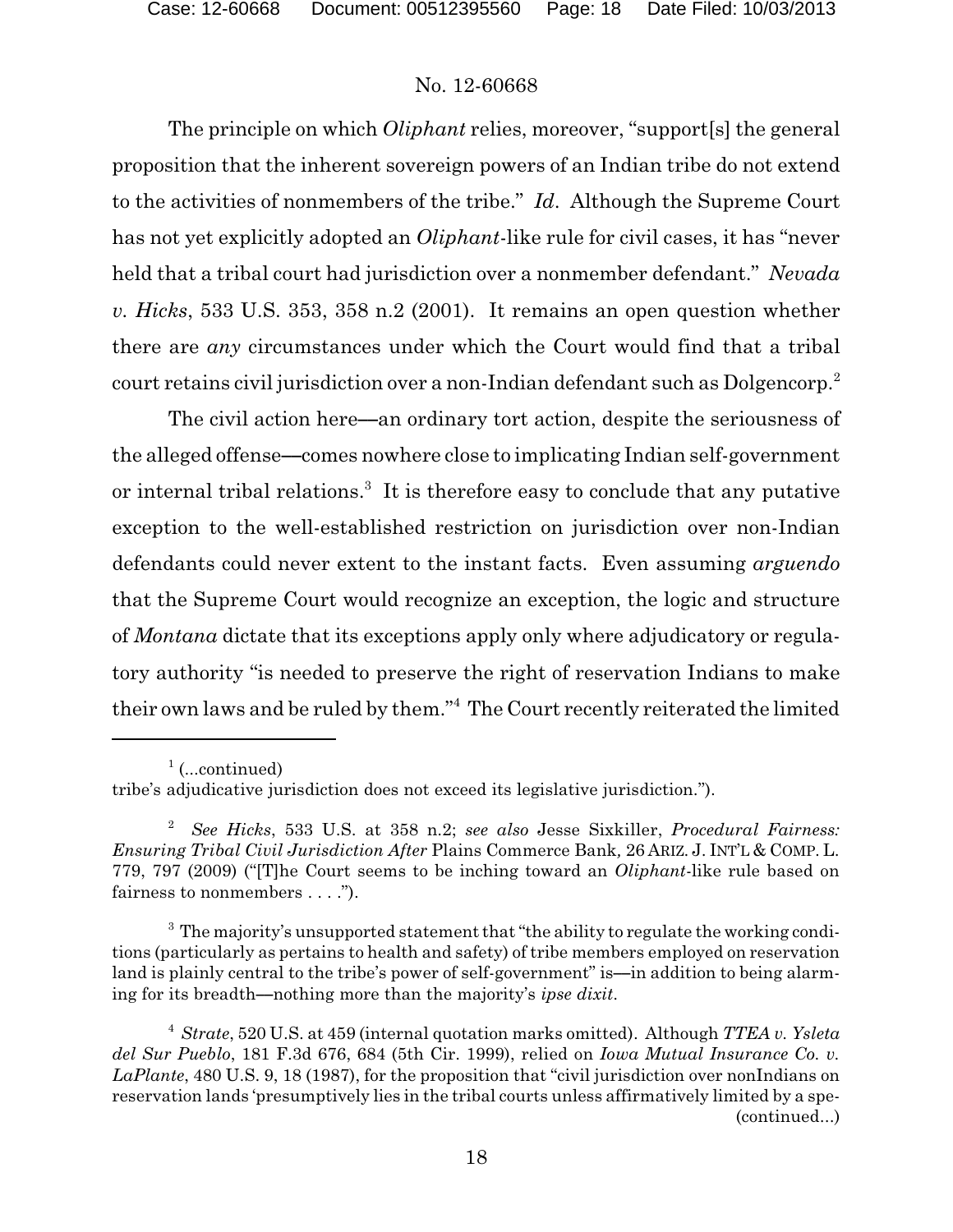nature of tribal-court jurisdiction over nonmember defendants by making explicit that *Montana*'s first exception, like its second, "grants Indian tribes nothing beyond what is necessary to protect tribal self-government or to control internal relations."<sup>5</sup>

The majority concedes that "[i]t is hard to imagine how a single employment relationship between a tribe member and a business could ever have such an impact." I agree: *Montana* and its progeny contemplate a profoundly narrow scope for tribal-court jurisdiction over nonmembers, not least because "the Bill

<sup>5</sup> *Atkinson Trading Co. v. Shirley*, 532 U.S. 645, 658–59 (2001) (citations and internal quotation marks omitted); *see Plains Commerce Bank v. Long Family Land & Cattle Co.*, 554 U.S. 316, 332 (2008) ("*Montana* expressly limits its first exception to the 'activities of nonmembers,' 450 U.S., at 565 . . ., allowing these to be regulated to the extent necessary 'to protect tribal self-government [and] to control internal relations,' *id*., at 564.'").

The majority dismisses the relevant language in *Plains Commerce Bank* as *dictum*, but the scholarly consensus agrees that *Plains Commerce Bank* built on a principle articulated in *Montana* and reinforced by its progeny. *See, e.g.*, Sarah Krakoff, *Tribal Civil Judicial Jurisdiction over Nonmembers: A Practical Guide for Judges*, 81 U. COLO.L. REV. 1187, 1190 (2010) ("*Hicks* and *Plains Commerce*, like *Strate*, refrained from adopting a categorical prohibition against tribal civil jurisdiction over nonmembers, but further narrowed the circumstances in which the Court will approve such exercises of tribal authority."). Moreover, the claim that court statements that run contrary to one's legal assertions can be ignored or avoided as "*dictum*" or "*dicta*" is often the last refuge when favorable authority is scant. "Even assuming it is dictum, however, we give serious consideration to this recent and detailed discussion of the law by a majority of the Supreme Court." *Gearlds v. Entergy Servs., Inc.*, 709 F.3d 448, 452 (5th Cir. 2013). The Supreme Court's "recent dictum . . . provides the best, though not infallible, guide to what the law is." *Reich v. Cont'l Cas. Co.*, 33 F. 3d 754, 757 (7th Cir. 1994). As compared to other *dicta*, "[d]icta of the Supreme Court are, of course, another matter." *United States v. Becton*, 632 F.2d 1294, 1296 n.3 (5th Cir. 1980). In *Gearlds*, a recent panel of this court viewed itself legally bound by Supreme Court *dicta* to the extent that, despite our rule of orderliness, it declared prior Fifth Circuit precedent to have been implicitly overruled by that *dicta*.

<sup>&</sup>lt;sup>4</sup> (...continued)

cific treaty provision or federal statute,'" that presumption was abrogated by subsequent Supreme Court authority. *See Hicks*, 533 U.S. at 381 (Souter, J., concurring) ("[I]n explaining and distinguishing *Iowa Mutual*, we confirmed in *Strate* what we had indicated in *Montana*: that as a general matter, a tribe's civil jurisdiction does not extend to the 'activities of non-Indians on reservation lands,' *Iowa Mutual*, [480 U.S.] at 18 . . . and that the only such activities that trigger civil jurisdiction are those that fit within one of *Montana*'s two exceptions.").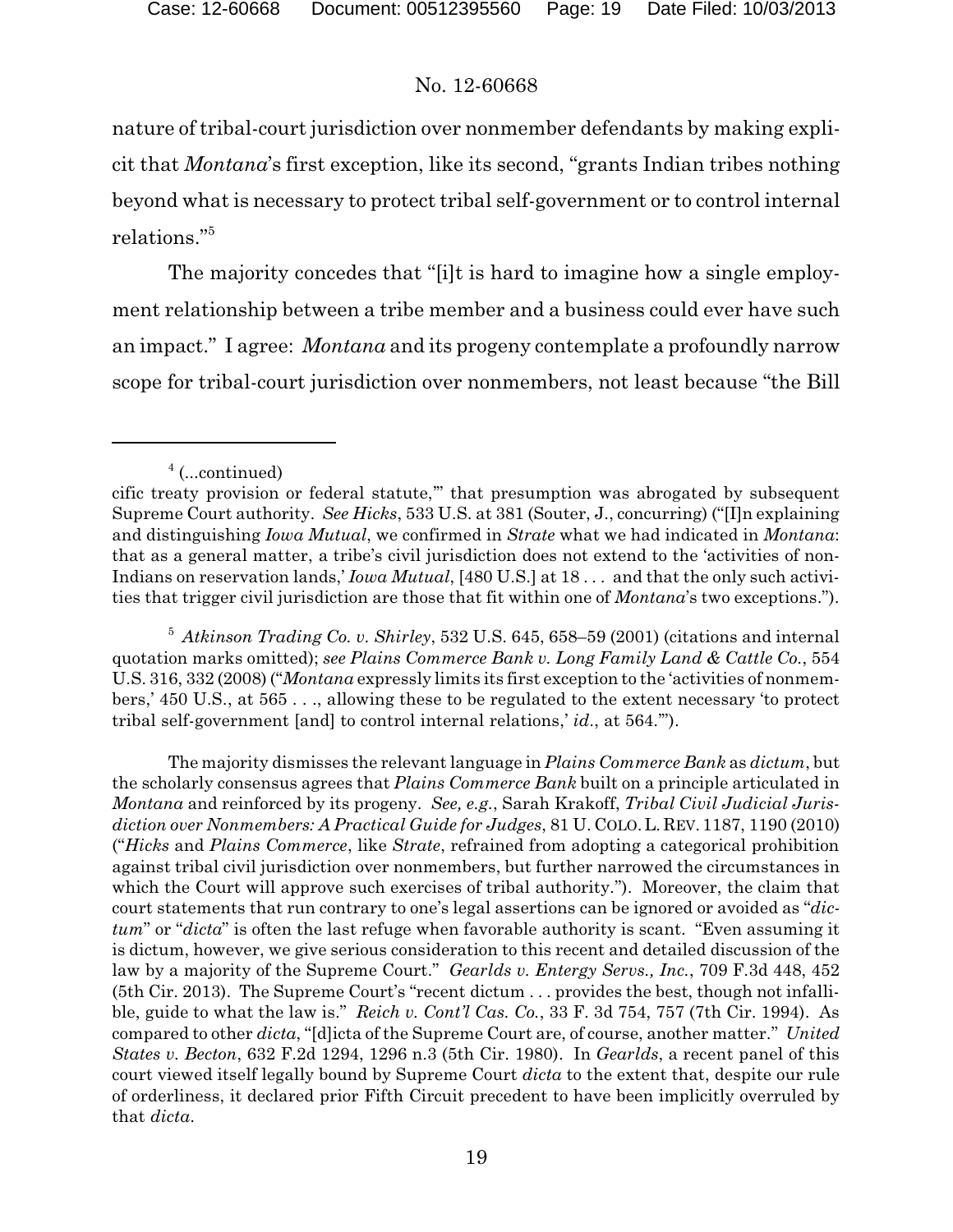of Rights and the Fourteenth Amendment do not of their own force apply to Indian tribes."<sup>6</sup> I also agree with the district court that "in no sense can it reasonably be said that the Tribal Court's assuming jurisdiction over the Does' claim against Dolgen[corp] . . . is necessary to protect tribal self-government or control internal relations."<sup>7</sup>

"The *Montana* rule, therefore, and not its exceptions, applies to this case." *Strate*, 520 U.S. at 459. Doe was free to pursue his claims in the state court open to all Mississippi tort claimants. *See id*. Because Dolgencorp's conduct indisputably falls outside the Choctaw Indians' authority to "protect tribal selfgovernment or to control internal relations," *Montana*, 450 U.S. at 544, the jurisdictional inquiry should be easily and rightfully at an end.

This court therefore should reverse the district court and render judgment for Dolgencorp without reaching the first *Montana* exception. I will address it, nonetheless, because I also disagree with the majority that there was a legally sufficient nexus between Dolgencorp's participation in a short-term, unpaid internship program and the full body of Indian tort law.

II.

<sup>6</sup> *Hicks*, 533 U.S. at 383 (Souter, J., concurring). As aptly stated by the Chief Justice of the Supreme Court of the Citizen Potawatomi Nation of Oklahoma, Director of the U.C.L.A. American Indian Studies Center, and Co-Director of the Native Nations Law and Policy Center, "Though seemingly capacious, these two exceptions to the so-called *Montana* rule have been construed exceedingly narrowly by subsequent Supreme Court decisions." Angela R. Riley, *Indians and Guns*, 100 GEO.L.J.1675,1720(2012), *excerpted in* IX SCHOLARLYPERSPEC-TIVES 101 (U.C.L.A. School of Law Fall 2013).

<sup>7</sup> *Dolgen Corp. v. The Mississippi Band of Choctaw Indians*, No. 4:08-CV-22, 2008 WL 5381906, at \*3 (S.D. Miss. Dec. 19, 2008); *cf*. *Strate*, 520 U.S. at 457–58 ("Undoubtedly, those who drive carelessly on a public highway running through a reservation endanger all in the vicinity, and surely jeopardize the safety of tribal members. But if *Montana*'s second exception requires no more, the exception would severely shrink the rule.").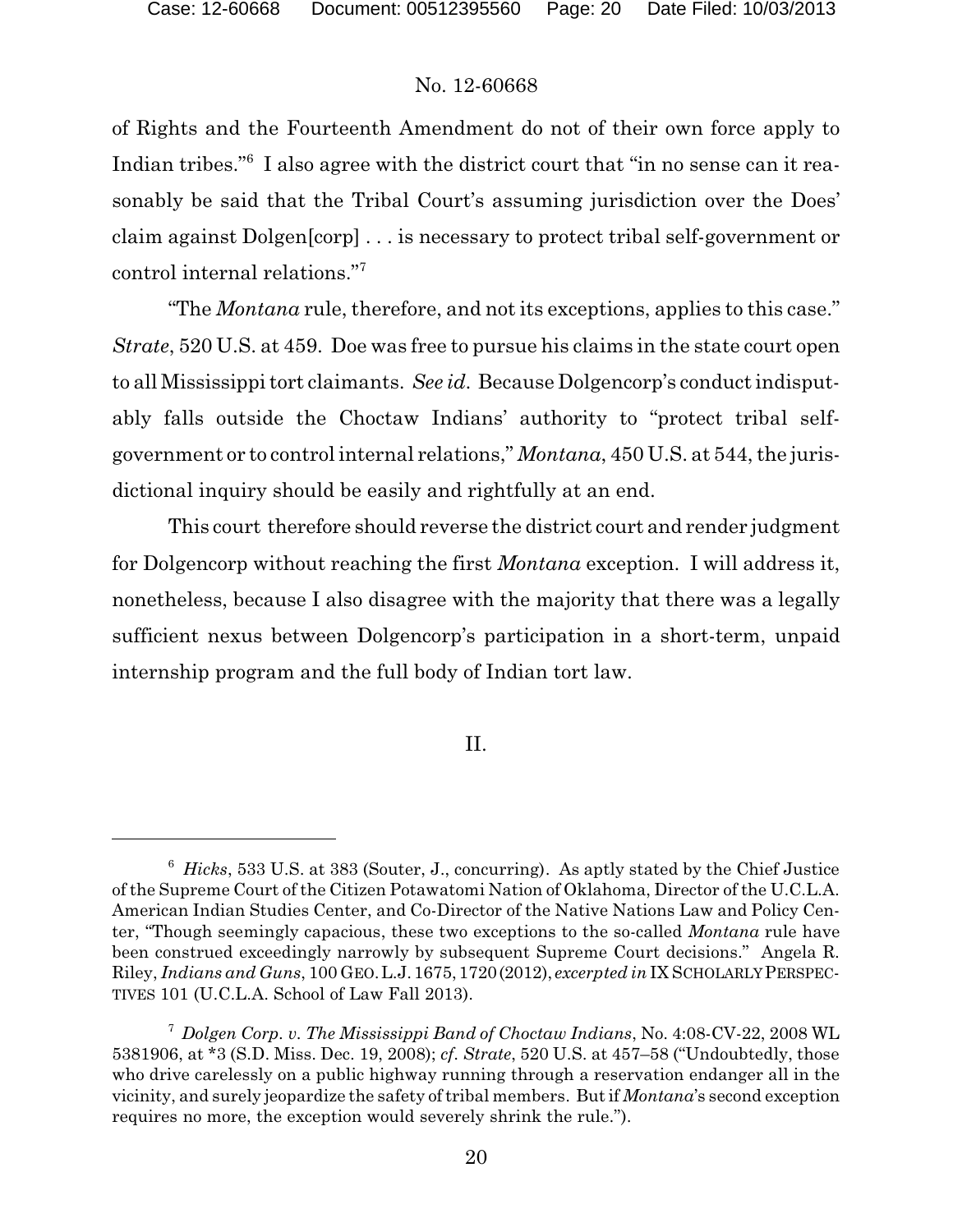Before today, no circuit court has upheld Indian-court jurisdiction, under *Montana*'s first exception, over a tort claim against a nonmember defendant.<sup>8</sup> That exception provides that "[a] tribe may regulate, through taxation, licensing, or other means, the activities of nonmembers who enter consensual relationships with the tribe or its members, through commercial dealing, contracts, leases, or other arrangements." *Montana*, 450 U.S. at 565.

Assuming "the tribal tort at issue here is a form of regulation," *Plains Commerce Bank*, 554 U.S. at 332, "*Montana*'s consensual relationship exception requires that [it] have a nexus to the consensual relationship itself," *Atkinson*, 532 U.S. at 656. The relevant consensual relationship is Dolgencorp's voluntary participation in the Youth Opportunity Program. The majority errantly contends that, "[h]aving agreed to place a minor tribe member in a position of quasi-

The only decision from a federal circuit that found tribal-court jurisdiction over a tort claim against a non-member defendant is *Attorney's Process & Investigation Servs., Inc. v. Sac & Fox Tribe of Miss. in Iowa*, 609 F.3d 927 (8th Cir. 2010), which involved *Montana*'s second exception. The court found that defendants' outrageous alleged conduct—"API's armed agents entered onto tribal trust land without permission of the elected governing body, stormed buildings vital to the Tribe's economy and its self government, committed violent torts against tribal members, forcibly seized sensitive information related to the Tribe's finances and gaming operations, and damaged tribal property"—"menace[d] the 'political integrity, the economic security, [and] the health [and] welfare' of the Tribe to such a degree that it 'imperil[ed] the subsistence' of the tribal community.'" *Id.* at 939 (quoting *Plains Commerce Bank*, 554 U.S. at 341 (alterations in original)). In *DISH Network Service L.L.C. v. Laducer*, 725 F.3d 877, 884 (8th Cir. 2013), the court invoked *Montana*'s first exception in denying a preliminary injunction against Indian court jurisdiction over an unexhausted tort claim, but the court postponed "a definitive resolution of the question."

<sup>8</sup> One recent survey reports only four cases upholding tribal-court jurisdiction over a non-member defendant, and just two involving tort law. *See* Krakoff, *supra* note 5, at 1236. In *McDonald v. Means*, 309 F.3d 530 (9th Cir. 2002), the court upheld tribal jurisdiction over a tort suit that occurred on a Bureau of Indian Affairs road over which the tribe retained gatekeeping authority. The Ninth Circuit, however, does not acknowledge that *Montana*'s general rule applies to non-Indian conduct on reservation trust land. *See, e.g.*, *Water Wheel Camp Recreational Area, Inc. v. LaRance*, 642 F.3d 802, 813–14, 819 (9th Cir. 2011) (rejecting application of *Montana* but upholding jurisdiction over trespass claim under second exception). Both the Choctaw Supreme Court and the district court *a quo* have ruled, in light of *dicta* in *Hicks* and *Plains Commerce Bank*, that the Ninth Circuit's narrow application of *Montana* is incorrect, a ruling that the tribal defendants do not challenge.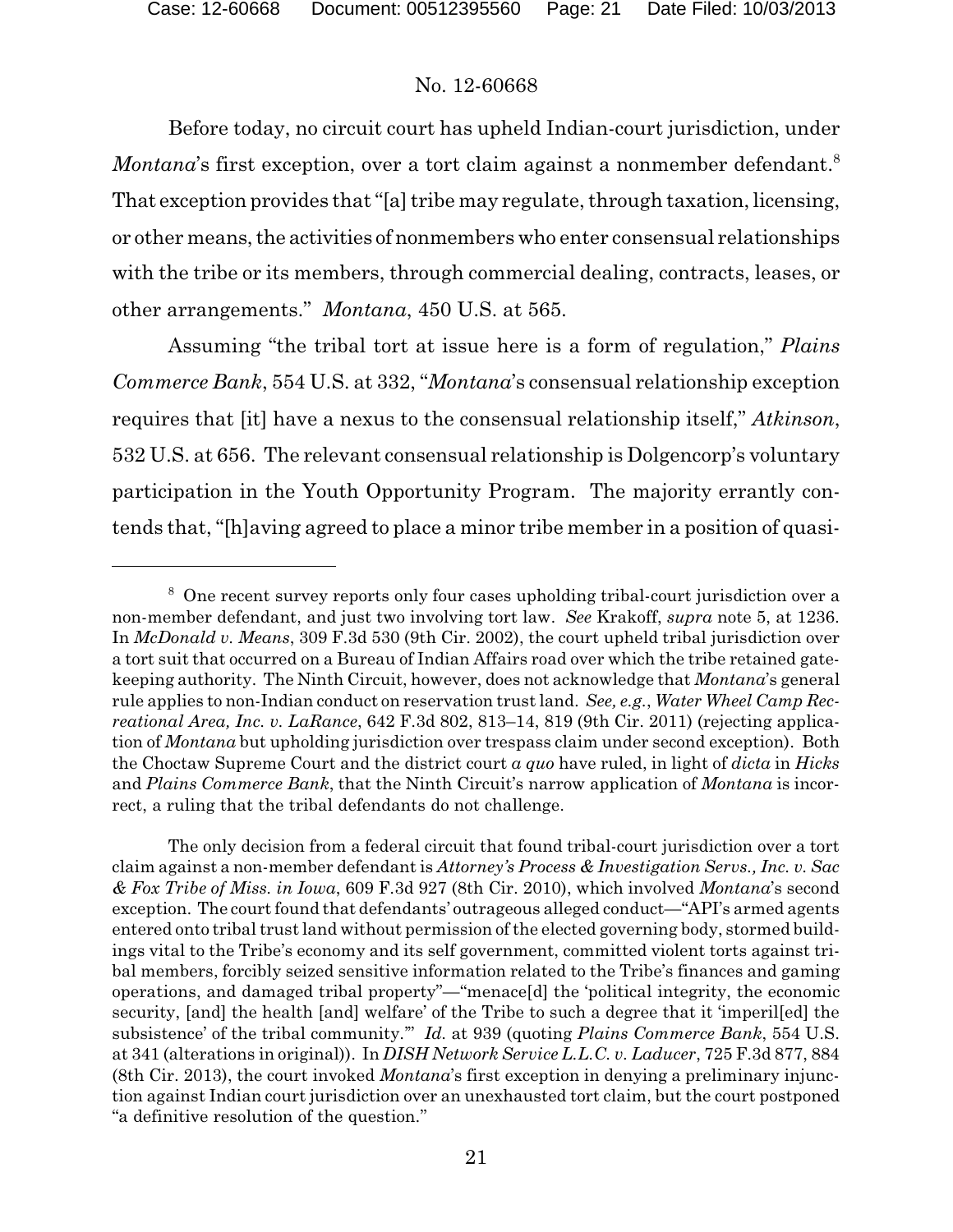employment on Indian land in a reservation, it would hardly be surprising for Dolgencorp to have to answer in tribal court for harm caused to the child in the course of his employment."

That reasoning is foreclosed by *Plains Commerce Bank*, 554 U.S. at 338. There is no reason Dolgencorp should could reasonably have anticipated that, *solely on the basis of its participation in a short-term, unpaid internship program*, it would be subject to the entire—and largely undefined—body of Indian tribal tort law. As the Supreme Court has "emphasized repeatedly in this context, when it comes to tribal regulatory authority, it is not in for a penny, in for a Pound." *Id*. (citation and internal quotation marks omitted).

The elements of Doe's claims under Indian tribal law are unknown to Dolgencorp and may very well be undiscoverable by it.<sup>9</sup> Choctaw law expressly incorporates, as superior to Mississippi state law, the "customs . . . and usages of the tribes." CHOCTAW TRIBAL CODE § 1-1-4. "Where doubt arises as to the customs and usages of the Tribe, the court may request the advice of persons generally recognized in the community as being familiar with such customs and usages." *Id*. Although the claims that Doe wishes to press against Dolgencorp have familiar state-law analogues, the majority's aggressive holding extends to the entire body of tribal tort law—including any novel claims recognized by the Choctaws but not by Mississippi. *Cf. Plains Commerce Bank*, 554 U.S. at 338.

Because Dolgencorp could not have anticipated that its consensual relationship with Doe would subject it to any and all tort claims actionable under

 $9\textdegree$  Even for the tribes and their members, the status of the law may be unknowable in light of *Montana* and the tribal reliance on custom and practice, "leaving tribes to wonder as to the scope of tribal civil jurisdiction over nonmembers operating on non-Indian lands within Indian Country." Riley, *supra* note 6, at 1720. *Accord* Philip P. Frickey, *(Native) American Exceptionalism in Federal Public Law*, 119 HARV. L. REV. 431, 435 (2005) ("Even the Chief Justice of the North Dakota Supreme Court recently said that, 'in matters involving jurisdiction on Indian reservations, we often are unable to know what the law is until the United States Supreme Court tells us what it is.'").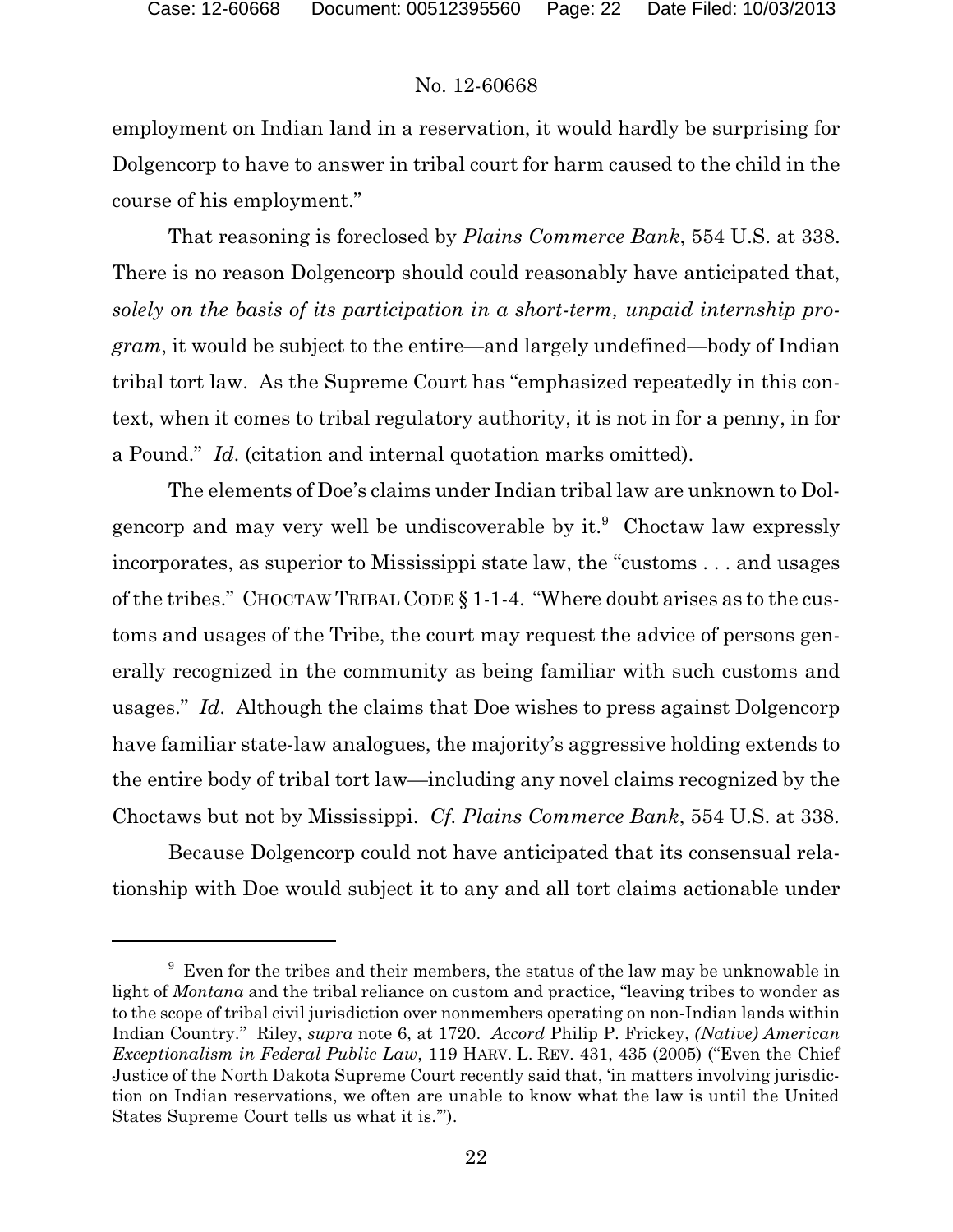tribal law, there is an insufficient nexus to satisfy *Montana*'s first exception. For the majority to hold otherwise raises serious due-process concerns insofar as Dolgencorp will be forced to defend Doe's claims in an unfamiliar forum without the benefit of constitutional protections.<sup>10</sup>

Even accepting as accurate that, in the majority's words, "[i]t is surely within the tribe's regulatory authority to insist that [Doe] not be sexually assaulted by the employees of [Dolgencorp]," it cannot be true that, as the majority insists, "[t]he fact that the regulation takes the form of a tort duty that may be vindicated by individual tribe members in tribal court makes no difference." Although "a tribe's adjudicative jurisdiction does not exceed its legislative jurisdiction," *Strate*, 520 U.S. at 453, it does not necessarily follow that the two are coextensive. There are good reasons to construe the former more narrowly: *Montana*'s first exception envisages discrete regulations consented to *ex ante*; the majority, to the contrary, upholds an unprecedented after-the-fact imposition of an entire body of tort law based on Dolgencorp's participation in a brief, unpaid internship program.

*Hicks*, 533 U.S. at 383–84 (Souter, J., concurring) (citations omitted).

<sup>&</sup>lt;sup>10</sup> Justice Souter explained this serious due-process concern as follows:

The ability of nonmembers to know where tribal jurisdiction begins and ends, it should be stressed, is a matter of real, practical consequence given "[t]he special nature of [Indian] tribunals," which differ from traditional American courts in a number of significant respects. To start with the most obvious one, it has been understood for more than a century that the Bill of Rights and the Fourteenth Amendment do not of their own force apply to Indian tribes. Although the Indian Civil Rights Act of 1968 (ICRA) makes a handful of analogous safeguards enforceable in tribal courts, "the guarantees are not identical," and there is a "definite trend by tribal courts" toward the view that they "ha[ve] leeway in interpreting" the ICRA's due process and equal protection clauses and "need not follow the U.S. Supreme Court precedents 'jot-for-jot."' In any event, a presumption against tribal-court civil jurisdiction squares with one of the principal policy considerations underlying *Oliphant*, namely, an overriding concern that citizens who are not tribal members be "protected . . . from unwarranted intrusions on their personal liberty."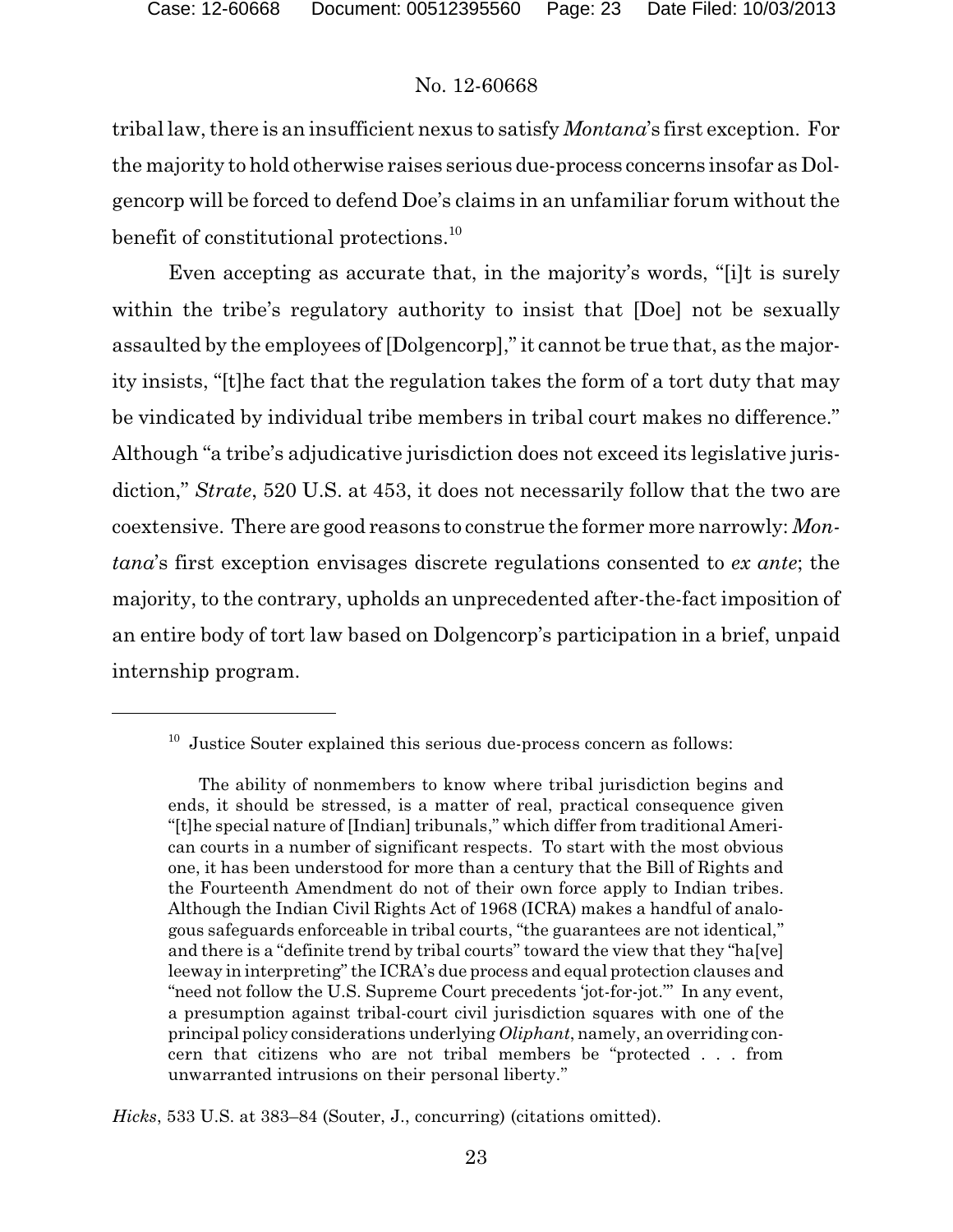And finally, the majority's pronouncement is vague and unworkable in practice. On the one hand, the majority opines that "[h]aving agreed to place a minor tribe member in a position of quasi-employment on Indian land in a reservation, it would hardly be surprising for Dolgencorp to have to answer in tribal court for harm caused to the child in the course of his employment." That broad statement would authorize a tort action in Indian court if, for example, the minor had slipped on a poorly-maintained floor at the store and had cut his finger. In the majority's words, that would violate "the safety of the child's workplace."

On the other hand, the majority emphasizes that "[i]t is surely within the tribe's regulatory authority to insist that a child working for a local business not be sexually assaulted by the employees of the business." Is the majority recognizing tribal-court authority over any tort related to the voluntary job-training program, or only over especially despicable incidents such as sexual assaults? What if the boy had fatally hit his head on the floor? Or would it have to be an intentional tort—a slap on the face, perhaps, for bad performance? Is the majority's unprecedented expansion of Indian-court jurisdiction limited to only highly reprehensible acts, or only to "really bad" acts, or to "sort of bad acts," or to any minor, negligent act, or only to situations in which, in the majority's words, "the tribe is protecting its own children on its own land?

The limits to the majority's dramatic holding remain a secret. In short, the majority gives no real indication of what it means by foreseeability, which means that the next actor in the place of Dolgencorp will have no idea whether it can be subjected to the uncertainties of the Indian courts. $^{11}$ 

 $11$  The majority's facile statement that "under the facts of this case, we need not reach the hypothetical factual scenarios posited by the dissenting opinion" is a duck, not an answer. The majority suggests no test by which future parties in Dolgencorp's circumstance can possibly know when they might be hauled into Indian court pursuant to a consensual relationship (continued...)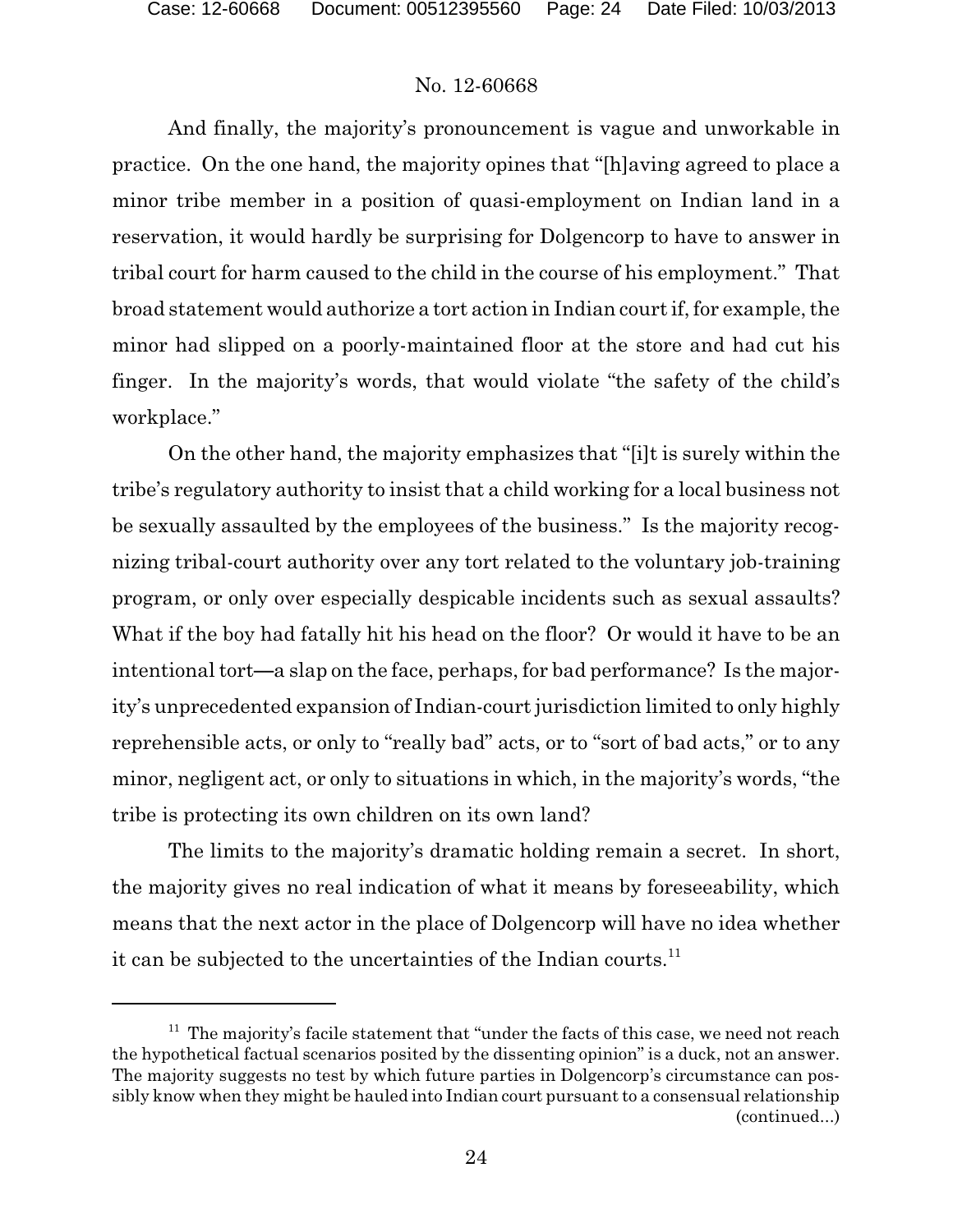#### III.

Although Dolgencorp failed to assert timely that the tribal court lacks jurisdiction to adjudicate Doe's claim of negligent hiring, training, and supervision —because Doe failed adequately to allege and prove that the conduct underlying that claim occurred on the reservation—I would not stop there, as the majority does. This case presents the sort of "extraordinary circumstances" that justify considering a claim presented for the first time on appeal. *See N. Alamo Water Supply Corp. v. City of San Juan, Tex.*, 90 F.3d 910, 916 (5th Cir. 1996).

"Extraordinary circumstances exist when the issue involved is a pure question of law and a miscarriage of justice would result from our failure to consider it." *Id.* The issue raised by Dolgencorp is a pure question of law that requires no factual development in the district court. Whether its argument is waived turns on whether it has met its burden to show that a miscarriage of justice would result from the panel's failure to consider it. *See AG Acceptance Corp. v. Veigel*, 564 F.3d 695, 700 (5th Cir. 2009).

To identify a miscarriage of justice, "we have often considered whether the alleged error is obvious or merely debatable." *Id.* at 701. In this case, the alleged error is obvious. As the majority notes, "*Montana* and its progeny permit tribal regulation of nonmember conduct *inside the reservation* that implicates the tribe's sovereign interests." *Plains Commerce Bank*, 554 U.S. at 332 (emphasis added). *Montana* contains an exception for "civil jurisdiction over non-Indians *on their reservations.*" *Id.* at 329 (emphasis added). The Court has given no hint that tribal jurisdiction extends to activity taking place outside of Indian country, as did the hiring, training, and supervision here.<sup>12</sup>

 $11$  (...continued) such as the apprentice program.

<sup>12</sup> *See also Philip Morris USA, Inc. v. King Mountain Tobacco Co.*, 569 F.3d 932, 938 (continued...)